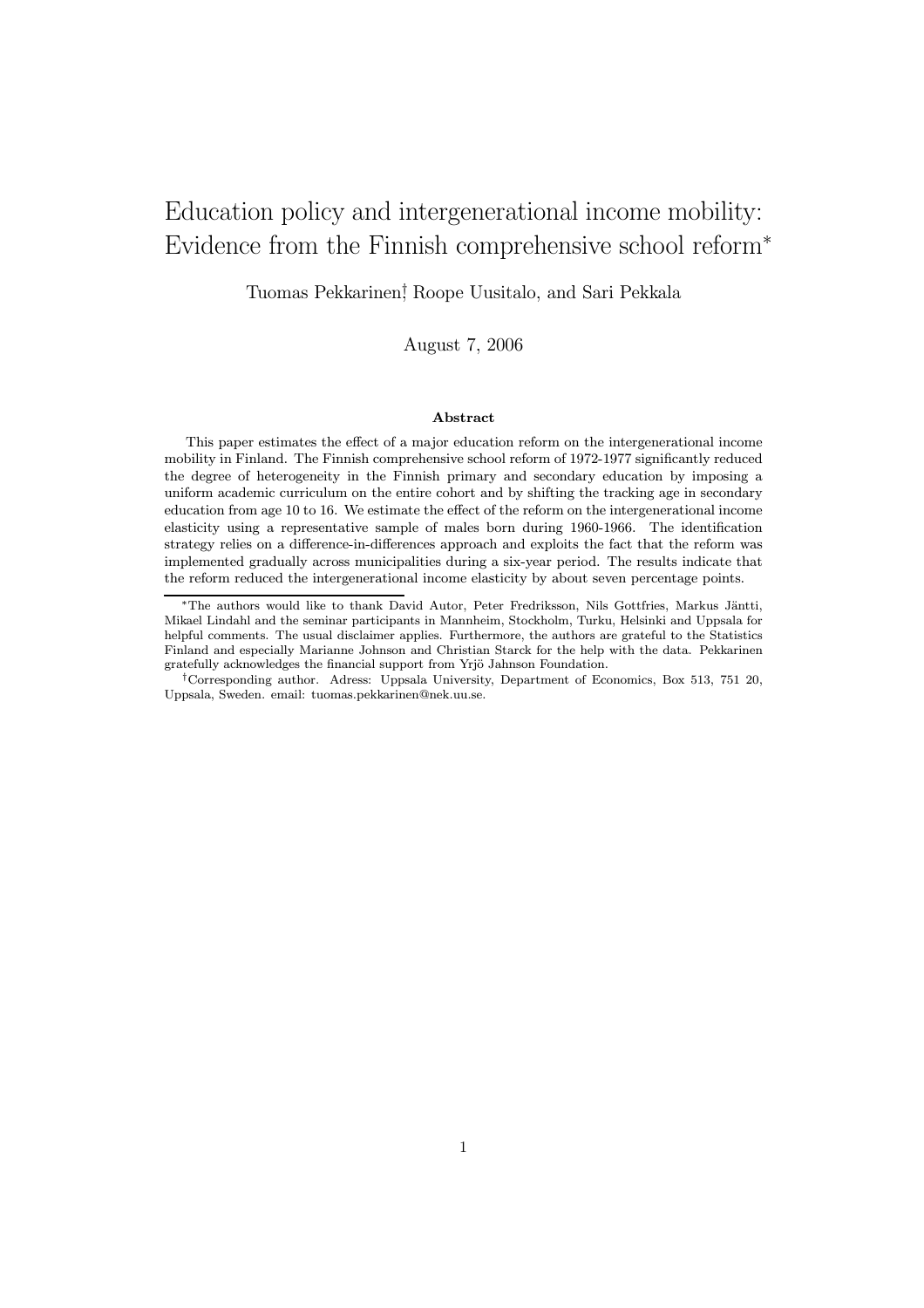# 1 Introduction

One of the key questions in the study of economic inequality is the degree to which the economic status is transferred within families. It is often argued that high cross-sectional inequality is socially more sustainable if it is accompanied with high intergenerational mobility. In a highly mobile society, each incoming cohort is faced with equal opportunities to climb up the income distribution and neither wealth nor poverty is necessarily inherited from the parents.

The most common approach to study intergenerational income mobility in economics is to estimate correlations of lifetime earnings of fathers and their sons. More than two decades of research on these correlations has shown that there are large differences across countries. Intergenerational income correlation is high (around 0.4) in the United States and the United Kingdom and much lower low (around 0.2) in Canada, Finland, and Sweden.<sup>1</sup> Recent research also indicates that these correlations have been increasing in the United States and the United Kingdom over the last two decades. In Finland, on the other hand, intergenerational income correlation has followed a steady downward trend over last thirty years.<sup>2</sup>

Apart from these facts, however, little is known about the mechanisms underlying the intergenerational persistence in income or about the reasons behind the cross-country differences. Also, even though recent research has started to document changes in social mobility, there is little hard evidence on the causes of the observed changes. Perhaps most importantly, there is no evidence on the effects of feasible policy instruments that could affect income mobility. Still it would be interesting to know whether programs that aim to alleviate the adverse effects of poor family background actually succeed in equalizing economic opportunities.

In this paper, we estimate the effects of one such policy by examining the impacts of the Finnish comprehensive school reform implemented between 1972 and 1977. The Finnish school reform is a good example of the educational reforms that were implemented in Europe after the second world war. Very similar reforms took place in Sweden in the 1950s and in Norway in the 1960s.<sup>3</sup> These reforms were seen as an integral part in the building of modern welfare state and one of the main motivations for their implementation was precisely to enhance the equality of opportunity.

The Finnish reform replaced old two track school system with a nine year comprehensive school and imposed a uniform academic curriculum on the entire cohort until age 16. The reform could have an impact on the intergenerational for a number of reasons. First, the reform increased the length of compulsory schooling from eight to nine years. If the return to increased years of schooling are positive and if those with low income parents are more likely to quit school after compulsory schooling, the reform will have the largest effect on the students from low-income families. Second, the reform significantly reduced the heterogeneity in the quality of primary and secondary education. Third, the reform postponed the age when the students are tracked to academic and vocational schooling from eleven to sixteen. If family background has a larger impact on early education choices postponing the tracking age lessens the effect of family background on educational

<sup>1</sup>See Solon (1992) and Zimmerman (1992) on US; Dearden, Machin, and Reed (1997) on UK; Corak and Heisz (1999) on Canada; Björklund and Jäntti (1997) on Sweden; and Österbacka (2001) on Finland).

<sup>2</sup>See Aaronson and Mazumder (2005) on the trends in the US; Blanden, Goodman, Gregg, and Machin (2004) on the trends in the UK, and Pekkala and Lucas (2006) on the trends in Finland. Interestingly, Pekkala and Lucas also demonstrate that the decrease in intergenerational correlation in Finland is mainly due to a decrease in the returns to education and to the lessening impact of family income on educational attainment.

<sup>3</sup>See Lechinsky and Mayer (1990) for an overview of the comprehensive school reforms in post-war Europe.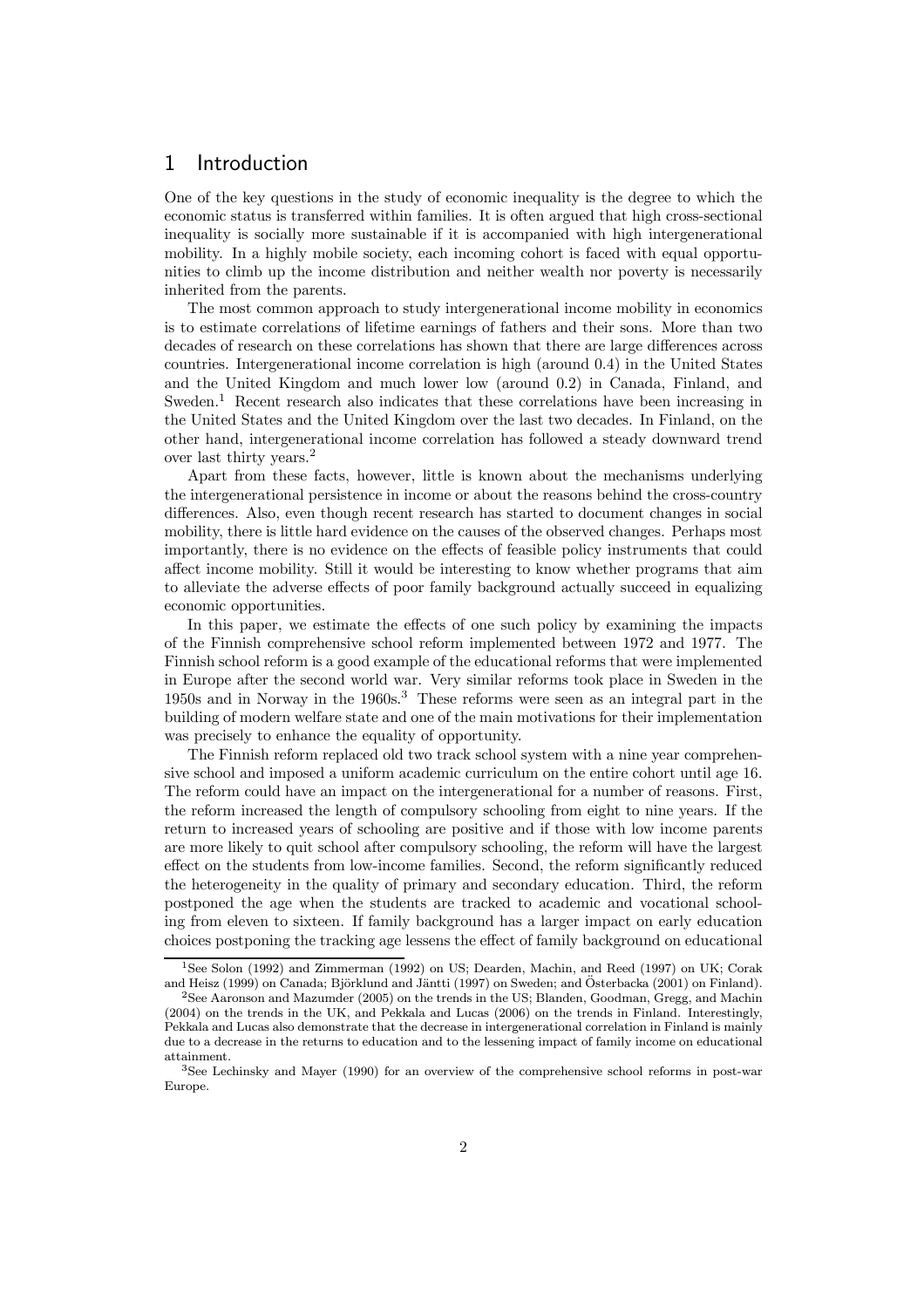attainment. Finally, keeping the entire cohort together in the same schools increases the heterogeneity of the peer groups which may also reduce the effect of family background.

The effects of these reforms are also interesting because educational policies play a key role in the theoretical literature on intergenerational income mobility, starting from the work by Becker and Tomes (1979, 1986) and developed by Solon (2004). More recently, Restuccia and Urrutia (2004) have presented a model that distinguishes between early and late education and argue that the intergenerational income persistence is driven by parental investment in the primary and secondary education of their children. This model is in line with the growing literature on the technology of the skill formation surveyed by Carneiro and Heckman (2003) as well as Cunha, Heckman, Lochner, and Masterov (2006). According to these authors, the production of human capital is characterized by the strong complementarity of skills that are acquired early and investment in later education. Hence, policy interventions that target early education of individuals from a disadvantaged background will increase the returns to both private and public investment in post-secondary education, and are likely to lead to increased income mobility.

Finally, there is some evidence that suggests that the aspects of the educational systems such as tracking and the heterogeneity in the quality of early education affect intergenerational income mobility. Dustmann (2004) argues that high intergenerational income correlation in Germany is at least partly due to the German educational system where pupils are tracked to academic and vocational schools already at the age of 10. In line with this argument, Meghir and Palme (2004) demonstrate that the comprehensive school reform in Sweden had a particularly strong effect on the education and income of high ability pupils with less educated parents.

We estimate the effect of the reform on the elasticity of son's earnings in 2000 with respect to father's average earnings during 1970-1990 using a representative sample of males born between 1960 and 1966. The identification strategy relies on a differencesin-differences approach and exploits the fact that the reform was implemented gradually across municipalities during a six-year period. The overall intergenerational income elasticity in this sample is 0.28, close to the previous estimates of income mobility in Finland. The reform decreased the intergenerational income elasticity by approximately seven percentage points from the pre-reform elasticity of 0.30 or by approximately 20 percent.

The paper is organized as follows. In the following section, we describe the Finnish comprehensive school reform in detail and argue why it provides a good natural experiment to study the effects of educational policies on intergenerational income correlation. Our identification strategy is described in more detail in section 3. We then present the sample from the Finnish Longitudinal Census Data Files that we use in our analysis and in the fifth section we present the results. The sixth section concludes.

# 2 The Finnish comprehensive school reform 1972-1977

Finland followed the example of her Nordic neighbors and introduced a thorough comprehensive school reform in the 1970's. Similar reforms had taken place earlier in Sweden and Norway. These reforms are described in detail in Meghir and Palme (2004) and Aalvik, Salvanes and Vaage (2003). The main motivation for the reform was to provide equal educational opportunities to all students irrespective of place of residence or social background. Still the most important factor was probably rapid re-structuring of Finnish economy. The demand for low-skill labor in small farms and forestry had decreased rapidly. The growing industrial sector increased the demand for skilled workers.

Prior to the comprehensive school reform, Finland had a two-track school system. In this system, cohorts attended uniform education only for four years after which they were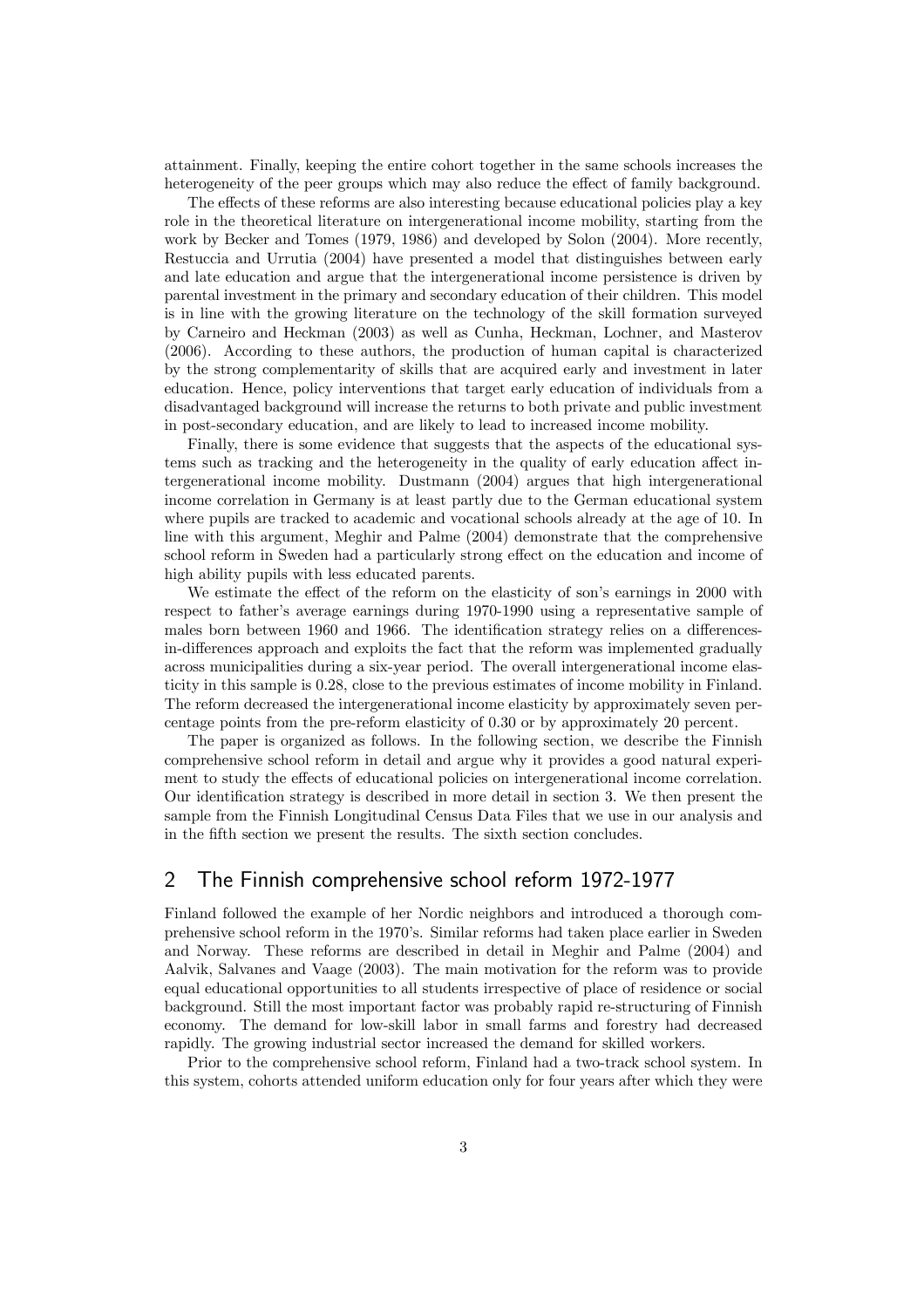divided into two tracks that differed both in the content of education, as well as, in the eligibility that they provided for further education.

The pre-reform system is described schematically in the left-hand panel of Figure 1. All students entered primary school (kansakoulu) at age seven. After four years in the primary school, at age 11, the students were faced with the choice of applying to general secondary school (oppikoulu) or continuing in the primary school. Admissions to the general secondary school were based on an entrance examination (50%), a teacher assessment and primary school grades. Those who were admitted continued their schooling in the junior secondary schools for five years and often went on to the upper secondary school for three additional years. At the end of the upper secondary school the students took the matriculation examination that provided eligibility to university-level studies.

Those who were not admitted or who did not apply to the general secondary school continued in primary school for two more years, and spent in total six years in the primary school. By the beginning of 1970s most primary schools had continuation classes (civic schools) that kept almost the whole age cohort at school up to the 8th (and in many municipalities 9th) grade. This education did not provide eligibility for senior secondary school or for university studies. After civic school most students continued into vocational education or finished their schooling.

In 1970, most secondary schools were private. About 55 percent of all general secondary school students attended these private schools. The private schools collected student fees but received most of their funding as state aid and contributions from local municipalities. The fraction of students in the state schools was about 30 percent. The remaining 15 percent attended municipality-run secondary schools, mostly founded during the 1960s.

### [FIGURE 1: SCHOOL SYSTEMS]

The curriculum in general secondary schools was very different from the more practical civic schools. For example, foreign languages were compulsory only in the general secondary school. These schools also taught more advanced mathematics and science whereas the focus in civic schools was on practical skills required in low-skill occupations.

### 2.1 Content of the comprehensive school reform

The school system was reformed in the 1970s. The post-reform system is described in the right-hand panel of figure 1. Previous primary school, civic school and junior secondary school were replaced by a nine-year comprehensive school. At the same time upper secondary school was separated from the junior secondary school to form a distinct form of institution. After the reform, all the pupils followed the same curriculum in the same establishments (comprehensive schools) up to age 16. After this, the students chose between applying to upper secondary school or to vocational schools. Admission to both tracks was based solely on comprehensive school grades.

The reform also introduced a new curriculum and changed the structure of primary and secondary education. The new curriculum increased the academic content of education compared to the old primary school curriculum by increasing the share of mathematics and sciences. In addition, one foreign language became compulsory for all students. Thus, the new comprehensive school curriculum resembled the old general secondary school curriculum and exposed the pupils who, in the absence of the reform, would have stayed in the primary school to a significantly more academic education.

Hence, the main changes that followed the reform were the postponement of tracking from the age 11 to 16 and the increase in the academic content of the curriculum. In addition to these fundamental changes, the reform also imposed a centralized control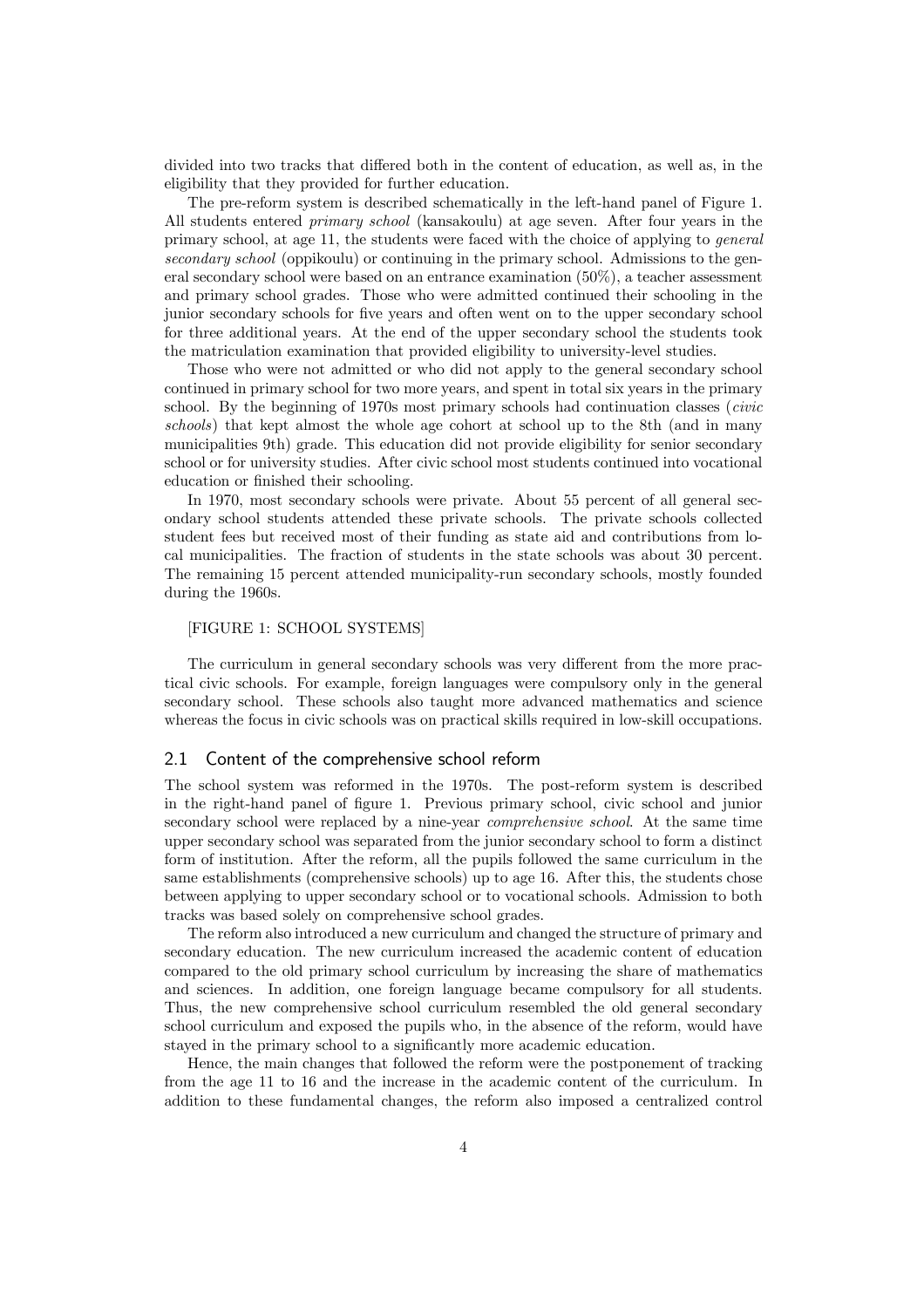on schools at the national level and almost abolished the extensive network of private schools that had run general secondary school system by placing them under municipal ownership.

### 2.2 The implementation of the comprehensive school reform

The implementation of the reform was preceded by a process of planning that lasted for two decades. Government working groups had proposed creating comprehensive school already in 1948, 1957, 1959, and 1965. The first experimental comprehensive schools started their operation in 1967. Finally, in 1968 the parliament approved School Systems Act (467/1968) according to which the two track school system would be gradually replaced with a nine-year comprehensive school. The adoption of the new school system was to take place between 1972 and 1977 and the order in which the municipalities adopted the reform was to be determined by geography starting from the Northern Finland where access to education was most limited. A regional implementation plan divided the country into six implementation regions and dictated when each region would adopt the comprehensive school system. Regional school boards were created to oversee the transition process.

In each region, the five lowest primary school grades were to start in the comprehensive school immediately during the fall term of the year when the region was supposed to start implementing the reform according to the regional implementation plan. After this, each incoming cohort would start their schooling in the comprehensive school. The pupils that were already above the fifth grade in the year that the region started the reform would complete their schooling according to the pre-reform system. Thus, in each region it took approximately four years to complete the reform so that all the pupils in the grades 1-9 were in the comprehensive school.

Figure 2 illustrates how the reform spread through the Finnish municipalities during 1972-1977. The first municipalities that adopted the reform in 1972 were predominantly situated in the northernmost province of Lapland. In 1973 the reform was mostly adopted in the north-eastern regions. From thereon, the reform spread so that it was adopted in 1974 in the northwest, in 1975 in south-east, in 1976 in the south-west, and finally, in 1977 in the capital region of Helsinki.

#### [FIGURE 2: MAP]

Figure 3 illustrates the effect of the reform by displaying the number of students relative to the relevant age cohort by school type and grade level in 1970, before the nation-wide implementation of the reform, and in 1980 when most municipalities had already completed the reform. The figure shows clearly how in 1970, the cohort was divided almost evenly into primary school and general secondary school tracks after the fourth grade. In 1980, practically the whole age cohort stayed in the comprehensive school up to the ninth grade. The few remaining general secondary school students in 1980 are from the last pre-reform cohort in the capital region where the reform took place in 1977.

There are two additional observations that can be made from Figure 3. First, approximately ten percent of the students attended (experimental) comprehensive schools already before the reform. These schools were scattered across the country, but unfortunately cannot be identified in our micro-level data. Second, the general level of education was clearly rising during the 1970's. The fraction of cohort at school on the ninth grade increased from about 70 percent in 1970 to practically the entire cohort in 1980. Also the fraction of students enrolled in the upper secondary school in 1980 exceeds the number of students in the last three grades in the general secondary school in 1970 by almost twenty percent. The increase in the fraction at school at the ninth grade is mainly due to the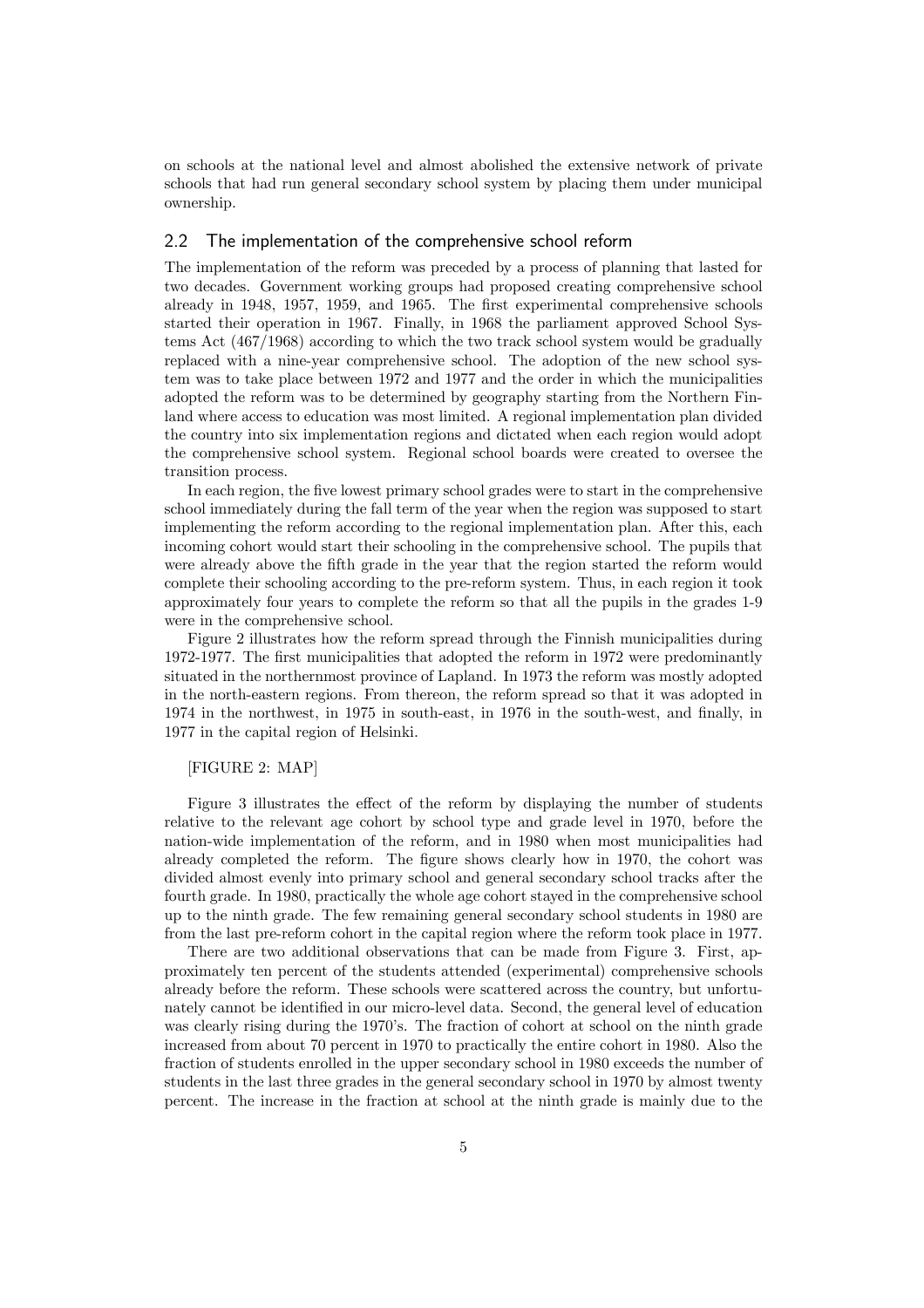comprehensive school reform but the increase in the upper secondary school participation rate also reflects the general increase in the demand for education. Such changes might have an independent effect on the intergenerational income elasticity so that identifying the effect of school reform on intergenerational income elasticity by simple before-after comparisons could be misleading.

[FIGURE 3: NUMBER OF STUDENTS BY GRADE LEVEL]

### 2.3 The comprehensive school reform as a quasi-experiment

One would expect the comprehensive school reform to have an effect on the persistence of income across generations for the following reasons. First, it has often been argued that the decisions that are taken at early ages are more heavily affected by parental background. If this is the case, the postponement of tracking should decrease the effect of parental background on the track choice and decrease the intergenerational income elasticity through increased educational mobility. Second, if the academic content has a positive effect on the lifetime income of children from low income families who would otherwise not have gone to the general secondary school, the reform should also reduce intergenerational income correlation through this curriculum effect. Third, the reform kept the whole cohort in the same school for five additional years. The peer group in the comprehensive school was more heterogeneous than the peer groups in the two-track system. Holmlund (2006) shows that more diverse peer groups decreased the degree of assortative mating after a similar reform in Sweden and that the reduction of assortative mating amplifies the effects of comprehensive school on the intergenerational income correlation.

The Finnish comprehensive school reform is in many ways an ideal experiment for evaluating the effects of early versus late tracking on the intergenerational income elasticity. The regional implementation plan dictated when each municipality moved into comprehensive school system. Using a fixed-effects approach we can control for other simultaneous time trends and regional differences and purge the estimate of school system from these confounding factors.

Yet, as in any real world reform there are some caveats to the approach. First of all, as is clear from figure 2, there were exceptions to the geographical implementation plan. Some municipalities implemented the reform earlier that the rest of the municipalities in the region. The comprehensive school reform also faced intensive resistance. Most common arguments against the reform were that abolishing tracking would reduce the quality of education. As a compromise, ability tracking was partially retained within the comprehensive school. Even after the reform the students were divided into ability groups in foreign language and math classes, but studied all other subjects in their regular (not tracked) classes. This ability grouping was eventually abolished in 1985.

The socialization of private schools under municipal ownership was also opposed especially in Helsinki where some of these schools had a distinguished reputation. After an intensive debate, it was agreed that several private schools would be allowed to survive as private alternatives to the comprehensive schools in the Helsinki region even after the reform. Many of these still exist as private senior secondary schools. Another important point to note is that in several municipalities municipality-run experimental comprehensive schools already took in almost the whole age cohort a few years before the reform. In these municipalities the founding of these schools probably had a larger effect than the subsequent transformation to a comprehensive school.

What is common to these factors is that they imply that the implementation of the reform in practice did not necessarily follow the implementation plan. One would expect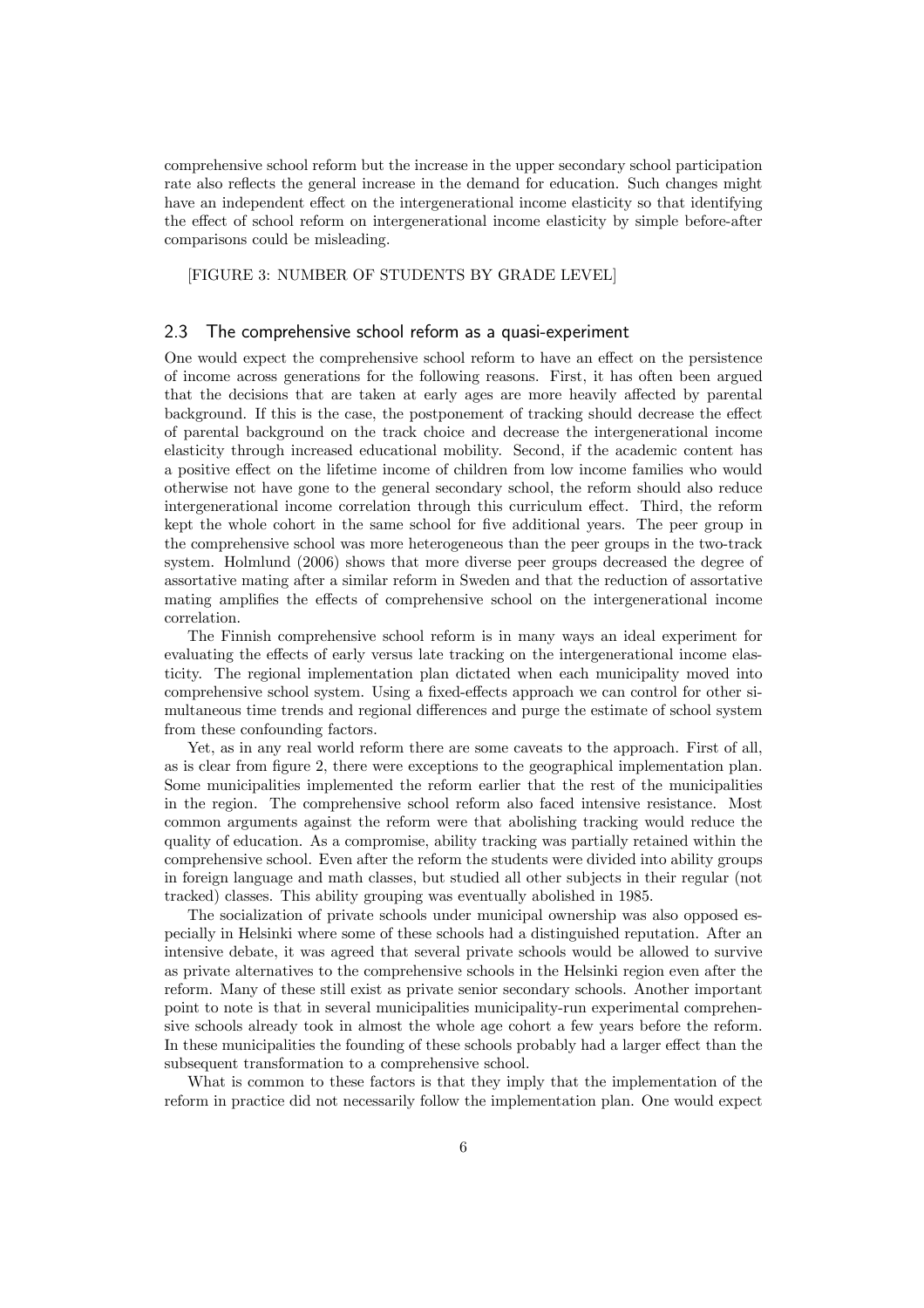these factors to attenuate the effects of the reform on intergenerational income mobility, but the size of the bias is difficult to assess. As a rough check on how contaminated the implementation of the reform actually was, we examined data from the Finnish Adult Education Surveys in 1990, 1995 and 2000. We linked the municipality where the respondents lived in 1975 to the survey data and classified these municipalities into regions according to the year when the comprehensive school reform took place in these municipalities. Then we calculated the fraction of respondents whose highest education was primary school by regions and birth cohorts. The main lesson from these calculations was that the reform clearly had an impact. Very few respondents report primary school as highest education after the reform and these can easily be explained by regional mobility. Also timing of the reform matches the timing of the reduction of the share with primary school as the highest education, though in most regions the fraction with only compulsory school decreases already one to two years before the reform.<sup>4</sup>

### 3 Estimation methods

Our goal is to estimate the changes in the intergenerational income elasticity due to the comprehensive school reform. The identification strategy relies on a difference-indifferences approach and exploits the fact that the reform was implemented gradually during a six-year period.

We start with the standard specification relating the lifetime earnings of the son  $(y_s)$ to the lifetime earnings of his father  $(y_f)$ .

$$
\log(y_s) = a + b_{jt} \log(y_f) + e \tag{1}
$$

The regression coefficient b provides an estimate of the intergenerational income elasticity. In order to examine how the reform affected this elasticity, we allow this regression coefficient to vary across cohorts, regions, and the reform status:

$$
b_{jt} = b_0 + \delta R_{jt} + \Omega D_j + \Psi D_t + u_{jt}
$$
\n<sup>(2)</sup>

where j indexes region of residence, and t the birth cohort.  $R_{it}$  is a dummy variable equal to 1 if the reform had taken place in the municipality by the time when the son was in the relevant age,  $D_i$  is the full set of region fixed effects, and  $D_t$  a full set of cohort dummies. Including full set of cohort and region fixed-effects allows the intergenerational income elasticity to change over time and to vary across regions. Including cohort dummies also accounts for the fact that later cohorts are observed at a younger age and their earnings may be worse proxies of lifetime income. (Solon 2002) The only identifying assumption we impose is that the changes in intergenerational income elasticity are not systematically different in the different regions. The parameter  $\delta$  identifies the effect of the reform on the intergenerational income elasticity.

Inserting expression (2) back into the regression equation (1) and adding the main effects of the region and time, as well as, the main effect of the reform produces

$$
\log(y_{s,jt}) = a + b_0 \log y_f + \delta(\log y_f * R_{jt}) + \Omega(\log y_f * D_j) + \Psi(\log y_f * D_t) + \log y_f * u_{jt}
$$
  
+ 
$$
\Phi D_t + \Pi D_j + \Gamma R_{jt} + e_{ijt}
$$
 (3)

Estimating the effect of the comprehensive school reform on intergenerational income elasticity, therefore, reduces to a model where the son's log lifetime earnings are regressed on the father's log lifetime earnings interacted with the reform dummy, and a full set of

<sup>&</sup>lt;sup>4</sup>Details on these calculations can be found from an appendix available upon request.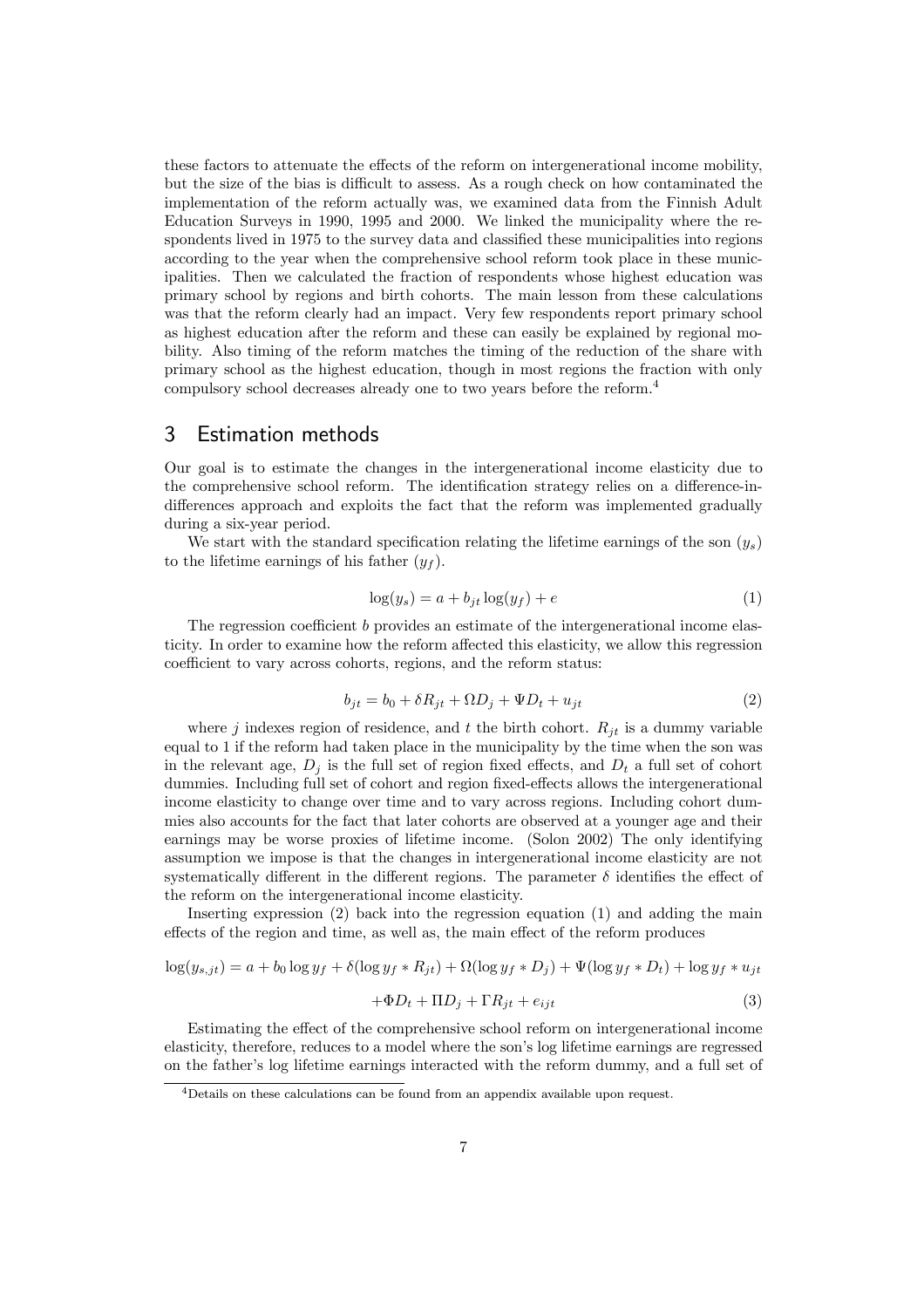interactions between region and the cohort dummies and the father's lifetime earnings.<sup>5</sup> The effect of the reform is identified from second level interactions i.e. from the changes in the effect of father's income occurring at the time of the reform.

### 4 Data

The data that we use in this paper come from the Finnish Longitudinal Census Data Files  $(FLCD)$  by Statistics Finland<sup>6</sup>. Information is based on population census conducted every fifth year between 1970 and 2000. Currently the Finnish census is entirely registerbased and uses personal identity codes to merge information from various administrative registers. Up to 1980 census contained also a questionnaire mailed to every household, but even in 1970s variables such as annual earnings were based on tax registers.

Data contain information on all the 6.3 million individuals who had legal residence in Finland in at least one census year. As these data are based on administrative registers, the only reasons for the individual not to appear in the data are death and emigration. Hence, these data do not have the attrition problems that are common in the intergenerational studies. Census files also allow matching individuals across census years and matching family members to each other.

Our data is a 10 percent random sample from the cohorts born between 1960 and 1966. We chose to restrict the analysis to these cohorts to have two cohorts, 1960 and 1966, with individuals only in the pre- and in the post-reform school systems and five cohorts, 1961-1965, with individuals in both systems. We can track these individuals in all census years from 1970 to 2000. To be comparable with most of the earlier literature we focus on fathers and their sons. With our data similar analysis could also be performed for mothers and daughters.

We measured sons' earnings as log taxable earnings in 2000. The measure includes both employment and self-employment earnings, as well as, all taxable benefits (e.g. unemployment benefits). In 2000, the youngest cohort in our sample was 34 and the oldest 40 years old As noted above we account for age of measurement by allowing the effect of father's earnings to depend on son's age. In some robustness checks we also use earnings from 1995 and take the average from these two years. The main problem in using earlier years is that Finnish students graduate relatively late. In 1995 the youngest cohorts are only 29 years of age and many have just finished school or are still studying at a university. We also experimented with trimming the data in various ways to reduce the effects of extreme observations on sons' earnings but this had only a minor effect on our estimates.

To calculate fathers lifetime earnings we took the average log taxable earnings from 1970, 1975, 1980, 1985, and 1990 all deflated to the 2000 prices. We calculated the average log earnings including all years with positive earnings. Using five years of data over a time span of twenty years reduces the bias caused by measurement error in fathers' earnings. To further reduce the effect of measurement errors, we top-coded the highest 1 percent of fathers's earnings by replacing them with 99th percentile of the fathers' earnings distribution and similarly bottom-coded the lowest one percent of fathers' earnings replacing them with the 1st percentile. We have no information on fathers' age so we

 $5$ It should be noted that equation (3) is actually a random coefficient model with a heteroskedastic error term, which needs to be accounted when calculating standard errors for the estimates.

<sup>6</sup>Data used in the analysis contain confidental information based on tax registers. All datasets used in the paper and their English language descriptions are available from the authors for replication purposes but data access requires a prior approval by Statistics Finland. Details on data access policy and application procedure can be found from the Statistics Finland website at http://www.stat.fi/meta/tietosuoja/kayttolupa en.html. The authors are willing to assist in any way in gaining access to the data.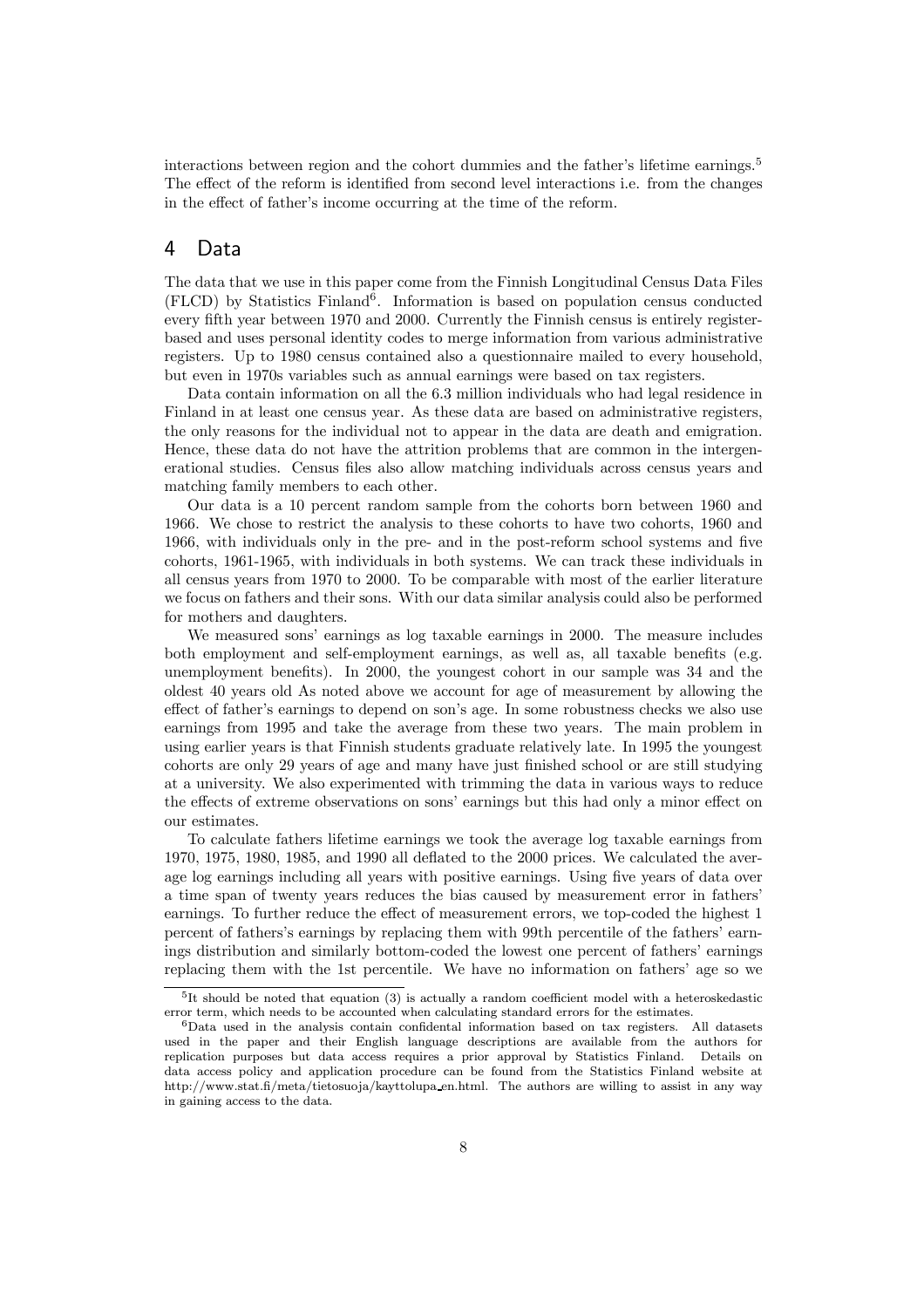cannot make further adjustments that would account for observing fathers at different ages.

The original data does contain information on the municipality of residence but this information is not released to users so that individuals could not be identified. From our request the Statistics Finland classified the municipalities of residence in 1970, 1975, and 1980 to six groups according to the year when the comprehensive school reform was implemented in each municipality. We used this information together with information on the birth dates to determine whether individual was affected by the comprehensive school reform. We classified all individuals who were on the fifth grade or below when the municipality adopted the reform to the treatment (comprehensive school) group.

As some of the effect of the reform may be due to the effect on schooling, a good measure of years of education would be useful. Data contains information on the highest degree completed that can be coded to years of education in a relatively straightforward way. Unfortunately, only information on post-compulsory education is in the data. Our education measure does not distinguish between primary and comprehensive schooling nor between completing 7, 8 or 9 years of primary schooling and hence does not capture the most relevant changes in the length of education after the reform.

The original 10% sample of the males born during 1960-1966 contains information on 27 109 individuals. Altogether, 1 909 of these individuals either died or moved out of the country before year 2000. For 2 494 individuals the treatment status could not be identified because they moved between regions during their school years and 1 622 had no father present. Finally, in most of our specifications we also drop the 260 individuals who had no positive earnings in 2000. Our final analysis sample thus contains information on 20 824 individuals. Out of these, 9 695 (47 %) fall into the treatment group.

In Table 1, we report some summary statistics on the age and annual earnings of our sample of individuals and their fathers. Sons' mean earnings are considerably higher than fathers' mean earnings reflecting the increase in real wages across the generations. Also the standard deviation for sons' earnings is higher, mainly because fathers' earnings are averaged across five years but sons' earnings measured based on a single year.

### [TABLE 1: DESCRIPTIVE STATISTICS]

Table 2 further describes how the sample is divided into different cohorts and across the reform regions. There are no large differences in the cohort size in these age groups. The most intense reform years were 1974, -75 and -76. The table also shows how the treatment status depends on birth year and timing of the reform in the municipality of residence. The 1960 cohort was not affected by the reform in any region. Members of the next cohort (born 1961) were affected if they lived in a municipality that adopted the reform in 1972 when they entered the fifth grade. The shaded area in the table indicates the affected groups in the younger cohorts. The table already indicates that there are a number of potential difference-in-differences estimates that can be calculated to evaluate the effect of the reform.

### [TABLE 2: TIMING OF REFORM BY COHORT]

### 5 Results

In table 3 we first report our estimates of the intergenerational elasticity of earnings separately by reform regions and birth cohorts. The first column of the upper panel displays estimates by birth cohort. There is some indication of downward trend. The elasticity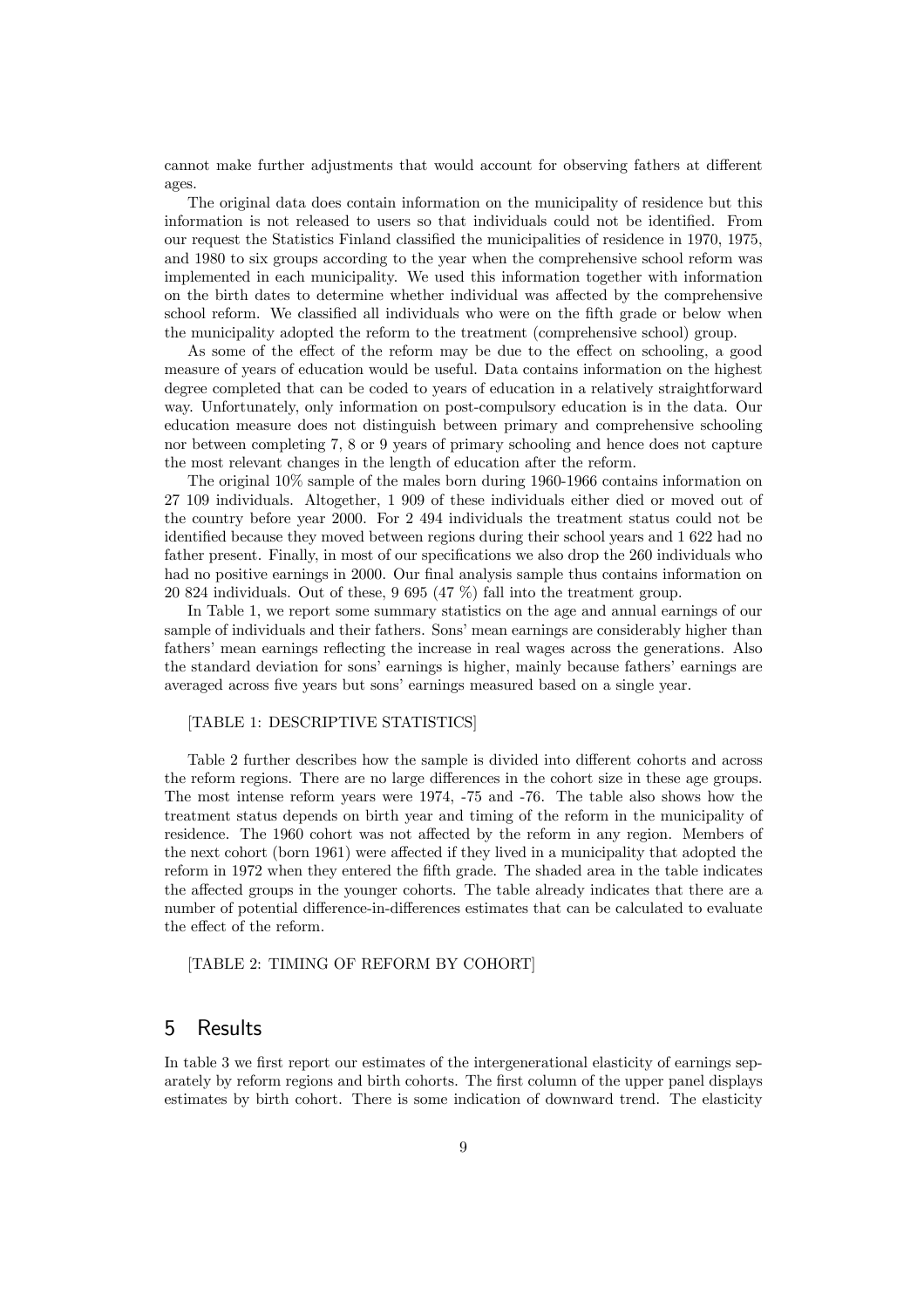falls from 0.30 for the 1960 birth cohort to 0.26 for the 1966 cohort. In addition to the effect of school reform, this drop may reflect other differences between cohorts, or the fact that the earlier cohorts are older when we observe their earnings and intergenerational earnings elasticity tends to increase with the age when sons' earnings are measured. In the second and third columns we calculate these within cohort elasticities separately in the regions where the reform had not taken place by the time when the cohort turned eleven and in regions where the system was already reformed. The rightmost column reports the within-cohort difference between these regions. In all the birth cohorts, apart from cohort born in 1961, the estimated intergenerational earnings elasticity is lower in the regions where reform had already taken place. These differences, however, are hardly ever significant.

### [TABLE 3: RESULTS BY REGION AND COHORT]

The bottom panel of table 3 repeats these calculations now examining changes over time within regions. Looking down in the first column one can note that there are substantial differences across regions. In the second and third column the elasticities are calculated separately for the pre- and post-reform cohorts. In all regions except the 1977 reform region, elasticity is lower among post-reform cohorts.

Table 4 presents the main regression results. In column 1, we report the results of regressing the son's log earnings in 2000 on the father's average log earnings during 1970- 1990 without any control variables. The resulting coefficient is 0.277 which is somewhat higher than the earlier Finnish estimates. This is probably due to the fact that we measure sons' earnings at a later age and use five-year averages of fathers' earnings. Jäntti and  $\overline{\text{O}}$ sterbacka (1996) obtain an estimate of 0.22 using data for cohorts born between 1950 and 1960 with earnings measured in 1990. Osterbacka (2001) obtains a much lower elasticity ¨ estimate of 0.13 using data for the same cohorts. Both of these papers use only two-year averages of fathers' earnings. Osterbacka (2001) also includes sons' earnings from 1985 when the youngest sons are only 25 years old and many are still in school. Also Lucas and Pekkala (2005) report a lower estimate of 0.19 for cohorts born between 1960 and 1964 with earnings measured at age 30.

In column 2, we add the reform dummy and the interaction between the reform dummy and father's earnings. The interaction term is −0.063 indicating that the intergenerational earnings elasticity is lower after the reform. However, it would be premature to interpret this difference as the effect of the reform. As is clear from table 3, there are systematic differences in the intergenerational income elasticity across both regions and cohorts and the result in column 2 may simply reflect the general downward trend in intergenerational earnings elasticity or differences in the effect of fathers earnings between the regions that adopted the reform early and those where the reform occurred later. In column 3 we account for both of these factors by adding a full set of cohort and region dummies and interacting these dummies with father's earnings as described in section 3. We normalize fathers' earnings, as well as, cohort and region dummies by subtracting the sample mean. This has no effect on our estimate of the reform effect (which is an interaction of cohort, region and fathers' earnings) but makes the other coefficients easier to interpret. For example, the main effect of fathers' earnings now refers to the average effect in the sample before the reform and not to the effect in some specific region or in a specific cohort.

The main effect of father's earnings on son's earnings in Column 3 is 0.298 which is close to our baseline estimate in Column 1 and almost identical to the estimated prereform elasticity reported in Column 2. The effect of the reform on the intergenerational earnings elasticity i.e. the coefficient of the interaction between father's earnings and the comprehensive school reform is −0.069, indicating that the comprehensive school reform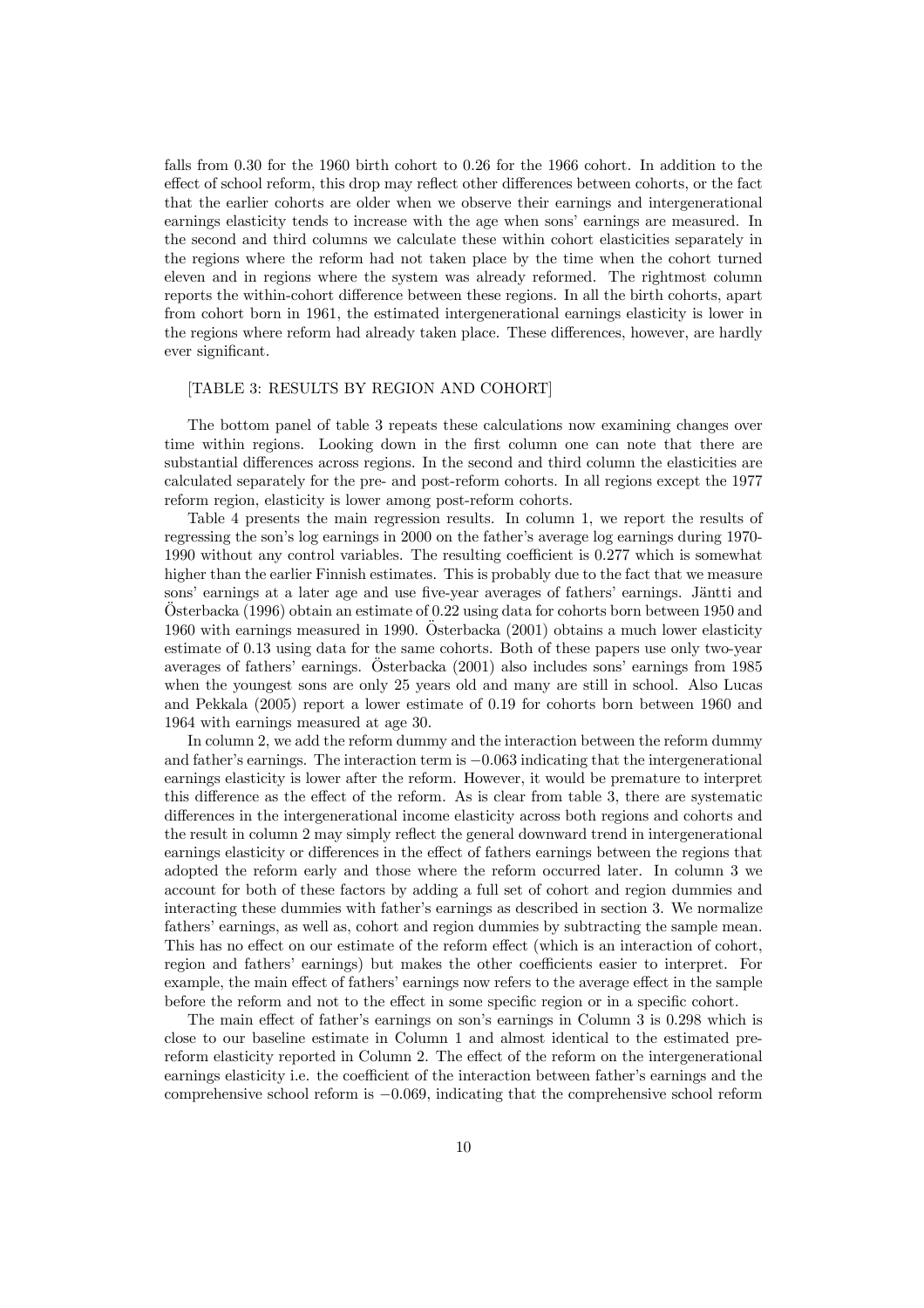reduced intergenerational earnings elasticity by almost seven percentage points. This implies approximately 20% decrease in the elasticity from the pre-reform average of 0.30. The estimate is statistically significant with a t-value of 3.11.

Interacting father's earnings with the cohort and region dummies in Column 3 accounts for any general trends and regional differences in intergenerational income elasticity. It is still possible that the changes in the intergenerational elasticity differ across regions for reasons that are unrelated to the comprehensive school reform. In column 4 we account for this by adding region-sprecific linear trends in intergenerational income elasticity. For completeness, we also include all interactions between the cohort and region dummies to allow for any differences in the growth rates of regional income. After adding these interactions, the main effect of the reform on the son's earnings is no longer identified. However, the effect of the reform on intergenerational income elasticity is still identified. The estimate is now -0.066 very close to that in the previous column and indicating that at least the simplest regional trends cannot explain our findings.

#### [TABLE 4: REGRESSION RESULTS]

We implemented a number of robustness checks to the results reported in table 4. These are reported in table 5. First, in column 1 we removed from the data all municipalities that implemented the reform before the other municipalities in the same province. In column 7 we removed observations from Helsinki region where the reform faced most intense resistance. These attempts to control for potential endogeneity in the timing of the reform had no major effects on the results. The estimates are slightly higher than the baseline estimates in Table 4, but not significantly different.

In column 3 we replaced sons earnings in 2000 with average log earnings from 1995 and 2000. This yields somewhat lower estimate (-0.047). Also the main effect of fathers' earnings decreases and is now close to earlier Finnish estimates. These results suggest that measuring sons' earnings at a younger age decreases the effects of family background perhaps because those with better educated parents tend to stay in school longer and their earnings at younger age do not yet measure lifetime earnings very precisely. Finally, in columns 4, 5, and 6 we remove top-coding, bottom-coding and both of these from fathers' earnings. This has virtually no effect on the results.

#### [TABLE 5: ROBUSTNESS]

In table 6, we estimate the effects of the reform using all available pairwise comparisons between cohorts and regions. For example, the first entry in the top panel uses data only from cohorts born in 1960 and 1961 and reports the difference-in-differences estimate based on the fact that only those born in 1961 who lived in the nothernmost part of the country were exposed to the reform. The next estimate compares cohorts born in 1960 to those born in 1962 and so on. Altogether there are twenty possible pairwise comparisons, thirteen of which produce a negative point estimate. Also the distribution of the estimates does not indicate that the overall estimates would be driven by some particular cohorts but rather points to there being a general tendency of decreasing effect of family background after the reform. The lower panel repeats the same exercise using fifteen possible pairwise comparisons between regions. Thirteen of these point estimates turn out to be negative. Again there is no indication of the effect being due to particular regions.

[TABLE 6: PAIRWISE ESTIMATES]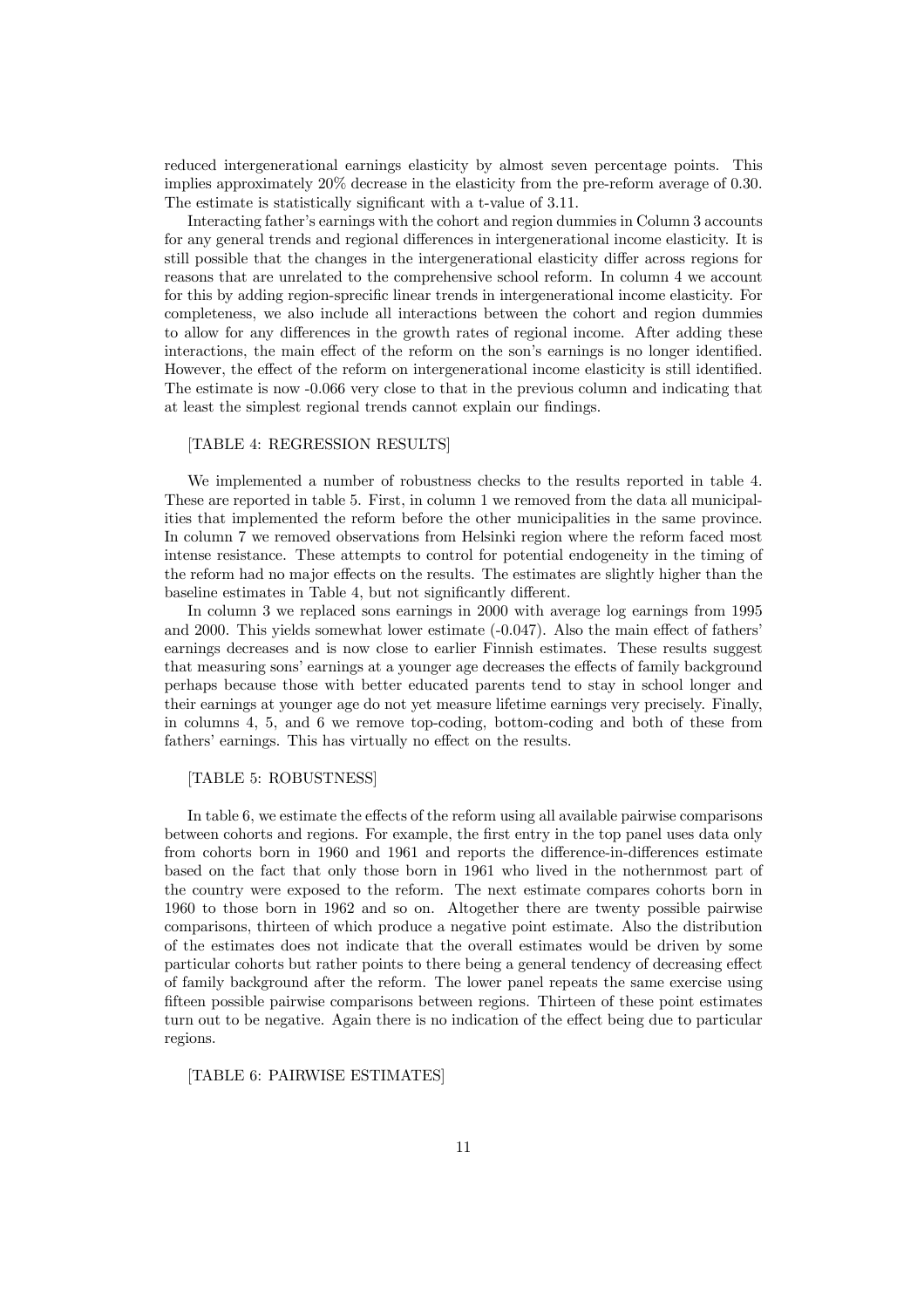In table 7 we examine the effects of the reform by estimating the reform effect separately in quintiles defined according to the fathers' earnings. Each column presents the results from a separate regression where sons' earnings are explained by the comprehensive school reform, and dummy variables for the cohort and the region (Coefficients of the dummy variables are not reported in the table). No cross-equation restriction on the size of the cohort or region effects are imposed, so the estimates for the reform effects are essentially nonlinear version of those reported in table 4. The pattern of the results is striking. The effect of the reform decreases monotonously from a positive effect of 0.036 in the lowest quintile to a negative effect of -0.080 for the highest quintile. We also repeated these calculations splitting the data according to father's education with very similar results. The negative point estimates in the highest quintiles also suggest that the comprehensive school reform may have had negative effects on some sub-groups. This could be due to a decrease in quality of education in the comprehensive school compared to the general secondary school before the reform, perhaps due to a more heterogenous and, on average, poorer family background. However we would hesitate to make strong conclusions given large standard errors on these estimates.

[TABLE 7 EFFECTS BY QUINTILE]

# 6 Conclusions

Even though the knowledge about intergenerational earnings correlations and their differences across countries has quickly accumulated over the last ten years, understanding about the mechanisms underlying these correlations is still incomplete. Many authors have emphasized the potential role of educational institutions in shaping the intergenerational earnings mobility. Especially the role of heterogeneity in the quality early education has received attention. Yet, there is little direct evidence on the effect of educational institutions on intergenerational earnings mobility.

In this paper we estimate the effect of a major educational reform on the intergenerational earnings elasticity. The Finnish comprehensive school reform completely transformed the structure and the content of the secondary education in Finland. As a result of this reform, tracking to academic and vocational secondary education was postponed from the age 11 to 16 and a uniform academic curriculum was imposed on entire cohorts up to the ninth grade. The reform was adopted gradually by municipalities which allows us to treat this reform as a quasi-experiment.

We find that the comprehensive school reform reduced the effect of fathers' earnings on the and sons' earnings by seven percentage points. This amounts to a 20 percent drop in the intergenerational earnings correlation. These results suggest that policies that expand the access to academic secondary education may significantly enhance intergenerational earnings mobility.

### References

- [1]Aakvik, A., Salvanes, K. G., and K. Vaage, (2003): "Measuring heterogeneity in the returns to schooling in Norway using educational reforms", Centre for Economic Policy Research, Discussion paper No. 4088.
- [2]Aaronson, D. and B. Mazumder, (2005): "Intergenerational economic mobility in the U.S. 1940 to 2000", Federal Reserve Bank of Chicago, WP 2005-12.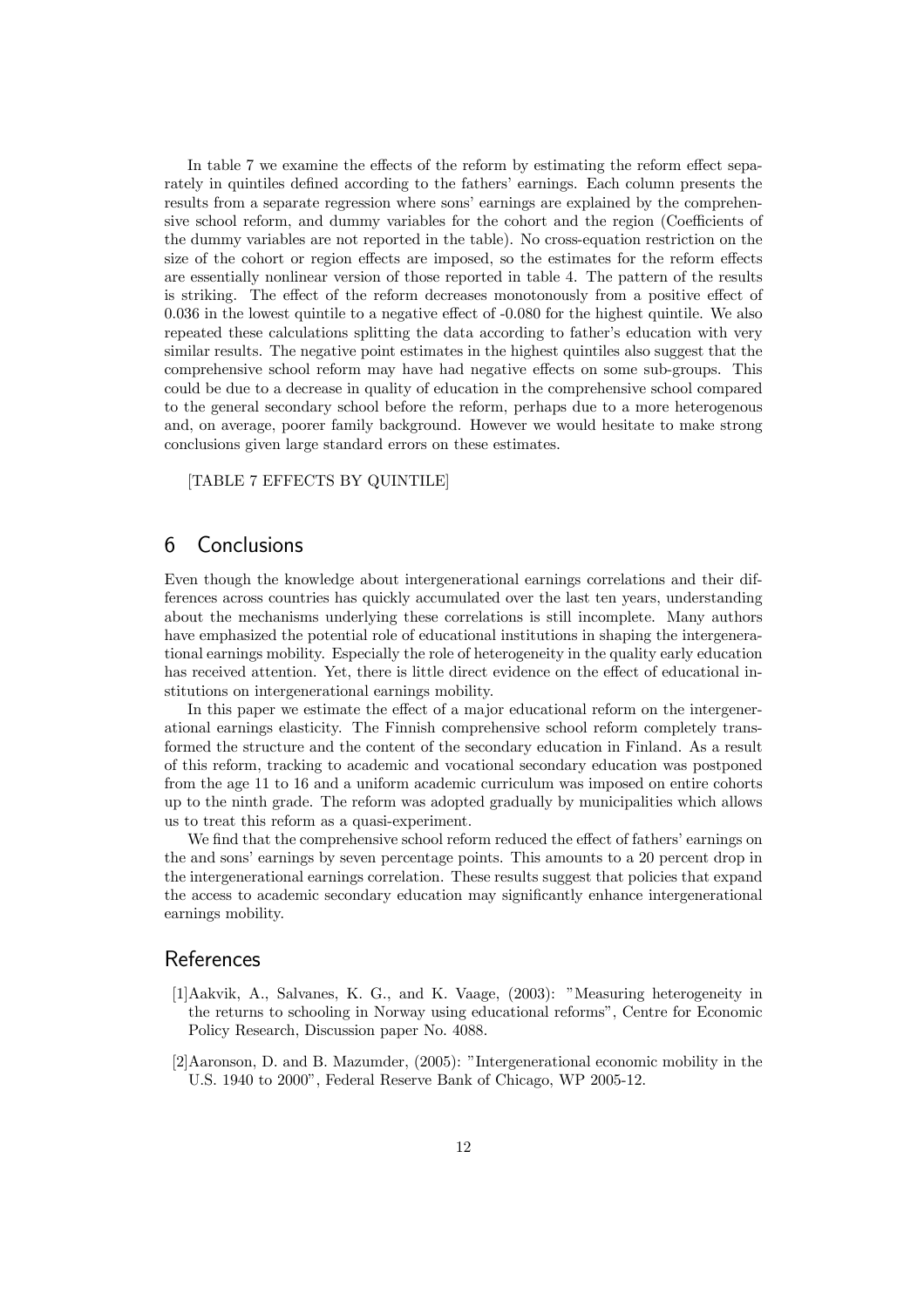- [3]Becker, G. S. and N. Tomes, (1979): "An equilibrium theory of the distribution of income and intergenerational mobility", Journal of Political Economy, 87:6, 1153- 1189.
- [4]Becker, G. S. and N. Tomes, (1986): "Human capital and the rise and fall of families", Journal of Labor Economics, July, Part 2, 4:3, S1-S39.
- $[5]$ Björklund, A., M. Lindahl, and E. Plug,  $(2005)$ : "The origins of intergenerational associationa: Lessons from Swedish adoption data", Quarterly Journal of Economics, forthcoming.
- $[6]$ Björklund, A. and M. Jäntti, (1997): "Intergenerational income mobility in Sweden compared to the United States", American Economic Review, 87:5, 110-018.
- [7]Blanden, J., A. Goodman, P. Gregg, and S. Machin, (2004): "Changes in intergenerational mobility in Britain", in M. Corak (ed): Generational Income Mobility in North America and Europe, Cambridge University Press.
- [8]Carneiro, P. and J. J. Heckman, (2003): "Human capital policy", in J. J. Heckman and A. B. Krueger (eds): Inequality in America: What Role for Human Capital Policies, MIT Press.
- [9]Corak, K. A. and A. Heisz, (1999): "The intergenerational earnings and income mobility of Canadian men: Evidence from longitudinal income tax data", Journal of Human Resources, 34:3, 504-33.
- [10]Cunha, F., J. J. Heckman, L. Lochner, and D. V. Masterov, (2005): "Interpreting the evidence on life cycle skill formation", IZA Discussion Paper No. 1675.
- [11]Dearden, L., S. Machin, and H. Reed, (1997): "Intergenerational mobility in Britain", Economic Journal, 107:440, 47-66.
- [12]Dustmann, C., (2004): "Parental background, secondary school track choice, and wages", Oxford Economic Papers, 56, 209-230.
- [13] Jäntti, M. and E. Österbacka,  $(1996)$ : "How much of the variance in income can be attributed to family background? Evidence from Finland", unpublished.
- [14]Leschinsky, A. and K. U. Mayer (eds), (1990): The Comprehensive School Experiment Revisited: Evidence from Western Europe, Frankfurt am Main, Verlag Peter Lang.
- [15]Meghir, C. and M. Palme, (2005): "Educational reform, ability, and parental background", American Economic Review, 95 (1), 414-424.
- [16] $Osterbacka, E., (2001):$  "Family background and economic status in Finland", *Scan*dinavian Journal of Economics, 103, 467-484.
- [17]Pekkala, S. and R. E. B. Lucas, (2006): "On the importance of finnishing school: Half a century of inter-generational economic mobility in Finland", Industrial Relations, forthcoming.
- [18]Restuccia, D. and C. Urrutia, (2004): "Intergenerational persistence of earnings: The role of early and college education", American Economic Review, 94 (4), 1354-1378.
- [19]Solon, G.,(1992): "Intergenerational income mobility in the United States", American Economic Review, 82:3, 393-408.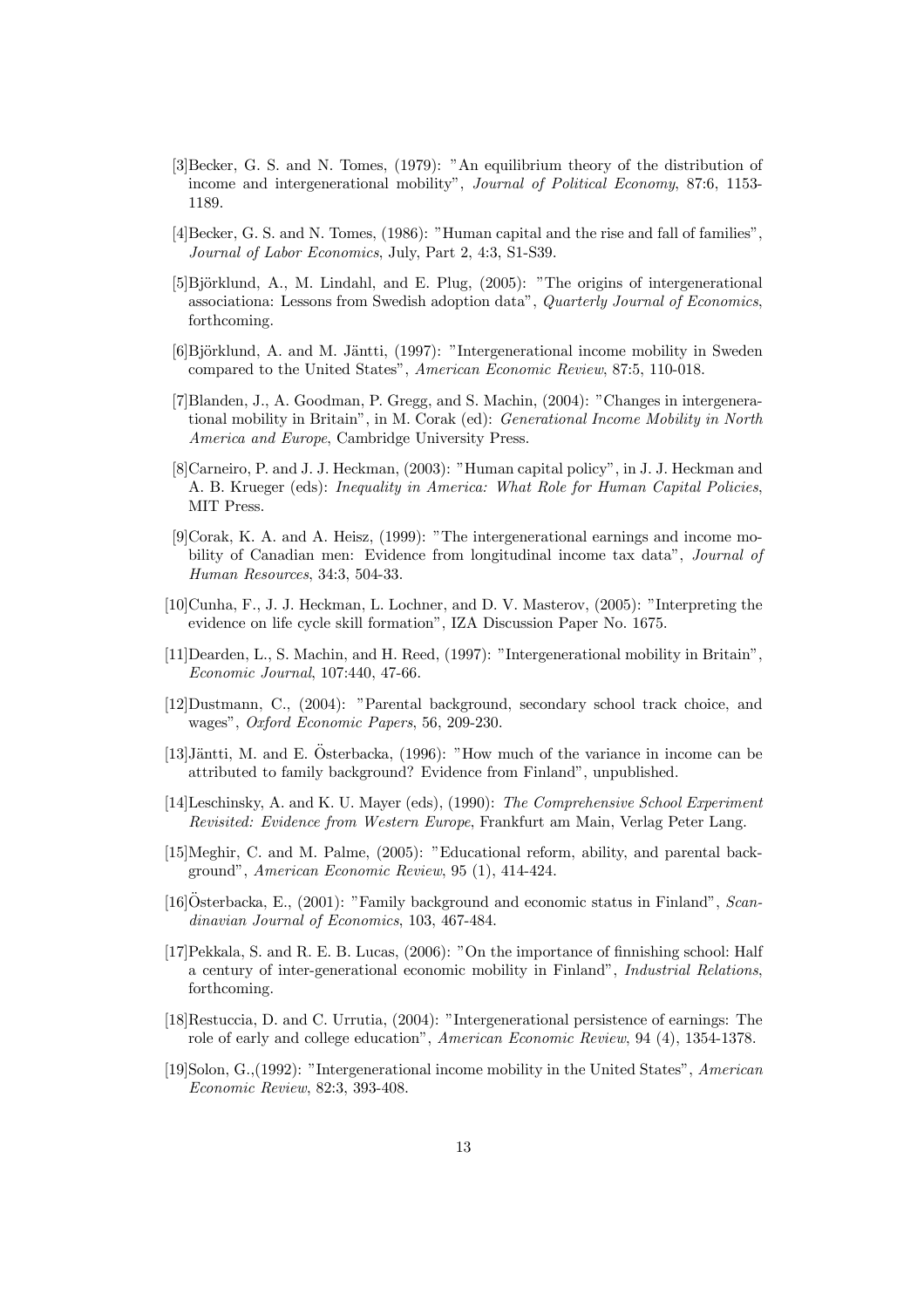- [20]Solon, G., (2002): Cross-country differences in intergenerational earnings mobility", Journal of Economic Perspectives, 16(3), 59-66.
- [21]Solon, G., (2005): "A model of intergenerational mobility variation over time and place", in Corak, M. (ed).: Generational Income Mobility in North America and Europe, Cambridge University Press.
- [22]Zimmerman, D.J., (1992): "Regression towards mediocrity in economic structure", American Economic Review, 82:3, 409-429.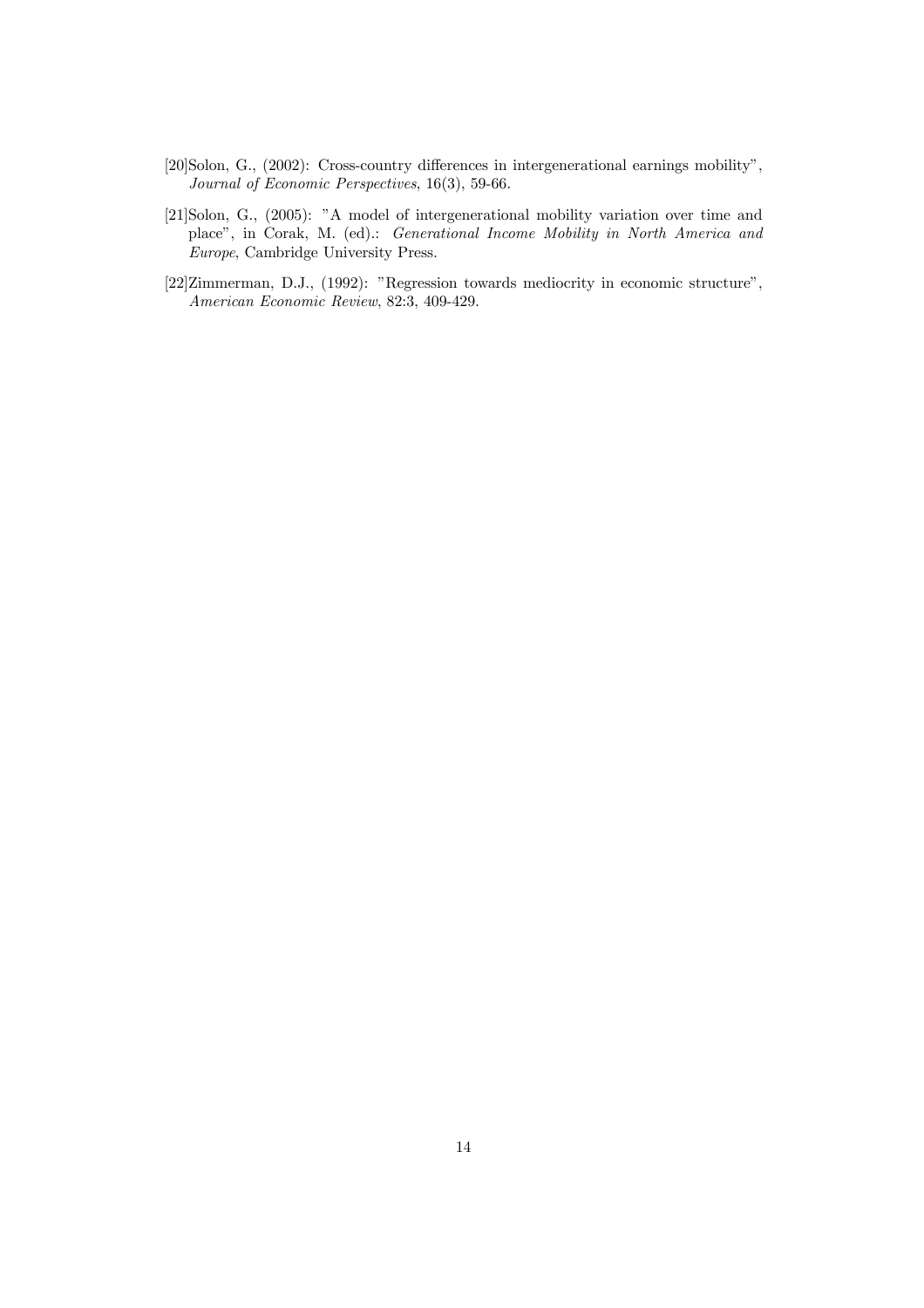

**Figure 1** Finnish school systems before and after the comprehensive school reform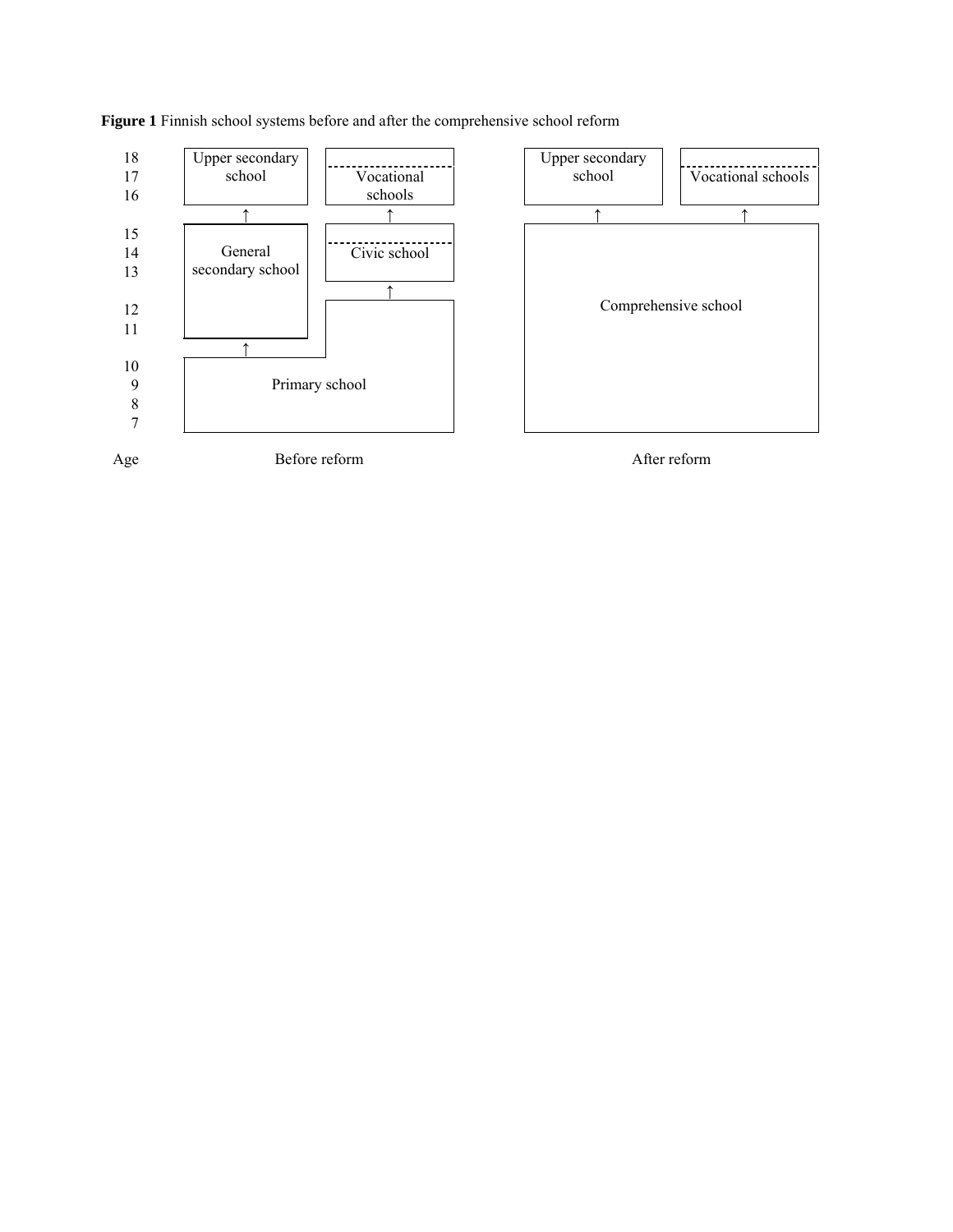

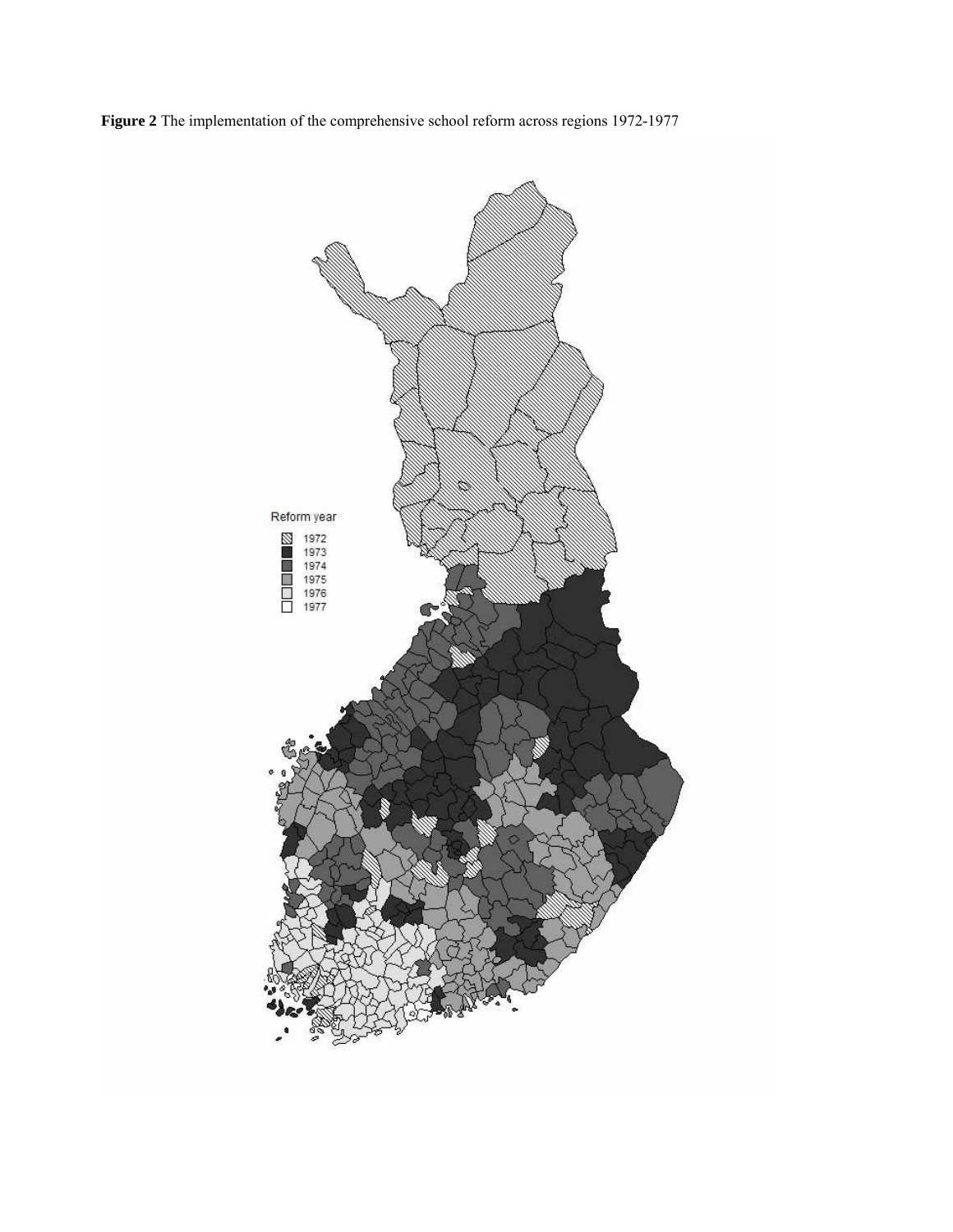

**Figure 3** Number of students by grade level (as a percentage of the relevant age cohort)

Source: Number of students by grade level and school type are reported in the Statistical Yearbook of Finland 67, 1971; Statistical Bulletin 1980:16 and Statistical Bulletin 1981:2 all by Central Statistical Office, Helsinki, Finland. Population by age group are reported in Population Census 1970, and in Population Census 1980, Part 1 Population structure and population changes, Central Statistical Office, Helsinki, Finland.

Note: The number of students at some grade levels is larger than the relevant birth cohort. This is mainly due to grade repetition in the general secondary school. According to the Statistical Yearbook, passing rates in the general secondary school were in most grade levels below 90 percent. Another reason is that some students entered general secondary school only after  $5<sup>th</sup>$  or  $6<sup>th</sup>$  grade in the primary school. Hence, though most students enter the first grade in the general secondary school in the year when they turn eleven there are also older students in the same grade level.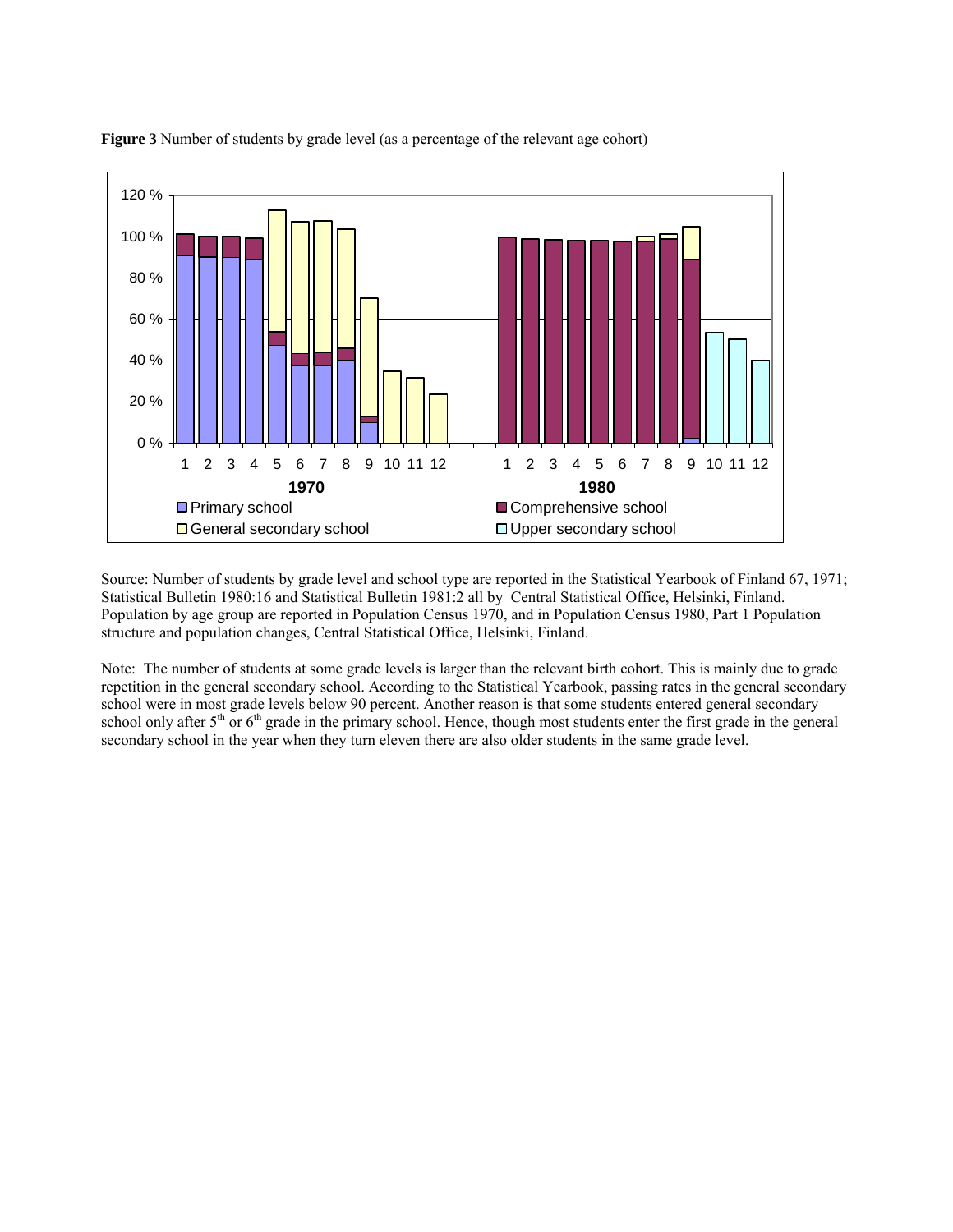**Table 1** Summary statistics

| Variable                                                 | Mean  | Std. Dev.      | Min | Max        |
|----------------------------------------------------------|-------|----------------|-----|------------|
| Son's age in 2000                                        | 37.03 | 198            | 34  | 40         |
| Son's earnings in 2000                                   |       | 29 778 110 544 | 100 | 14 916 700 |
| Father's average earnings during 1970-1990 18 687 11 832 |       |                | 800 | 69.041     |
|                                                          |       |                |     |            |

Note: Summary statistics for 20 786 individuals in our sample and their fathers. Earnings refer to all taxable income in 2000 prices converted to euros.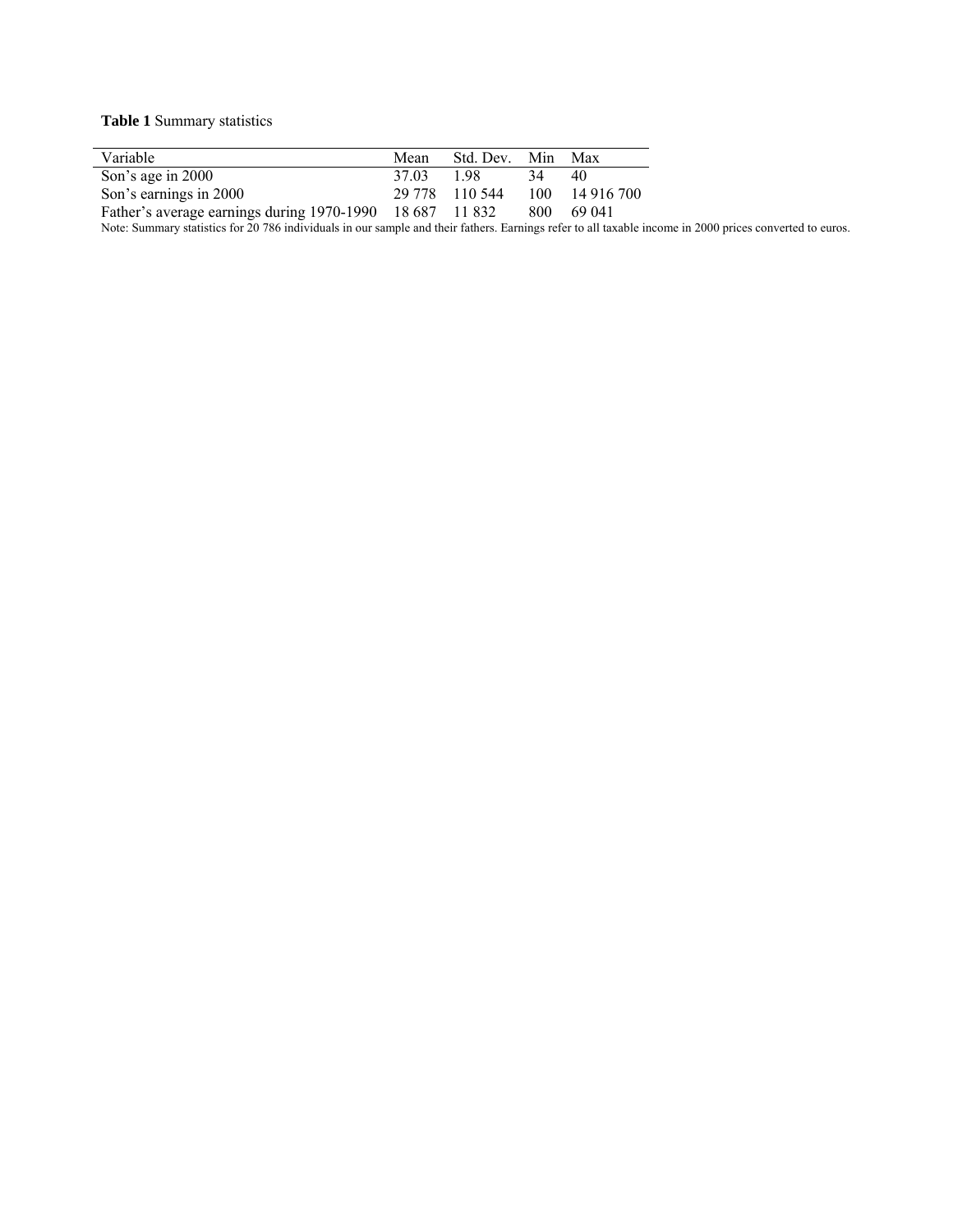| Birth cohort | 1972        | 1973        | 1974        | 1975        | 1976        | 1977        | Total        |
|--------------|-------------|-------------|-------------|-------------|-------------|-------------|--------------|
| 1960         | $6th$ grade | 7th grade   | 8th grade   | 9th grade   |             |             |              |
|              | $N = 280$   | $N = 437$   | $N = 609$   | $N = 646$   | $N = 642$   | $N = 348$   | $N = 2,962$  |
| 1961         | $5th$ grade | $6th$ grade | $7th$ grade | $8th$ grade | $9th$ grade |             |              |
|              | $N = 279$   | $N = 466$   | $N = 624$   | $N = 598$   | $N = 674$   | $N = 358$   | $N = 2,999$  |
| 1962         | $4th$ grade | $5th$ grade | $6th$ grade | $7th$ grade | $8th$ grade | $9th$ grade |              |
|              | $N = 311$   | $N = 414$   | $N = 605$   | $N = 599$   | $N = 649$   | $N = 355$   | $N = 2,933$  |
| 1963         | $3rd$ grade | $4th$ grade | $5th$ grade | $6th$ grade | $7th$ grade | $8th$ grade |              |
|              | $N = 318$   | $N = 440$   | $N = 650$   | $N = 648$   | $N = 719$   | $N = 379$   | $N = 3,154$  |
| 1964         | $2nd$ grade | $3rd$ grade | $4th$ grade | $5th$ grade | $6th$ grade | $7th$ grade |              |
|              | $N = 266$   | $N = 414$   | $N = 651$   | $N = 630$   | $N = 703$   | $N = 407$   | $N = 3,071$  |
| 1965         | $1st$ grade | $2nd$ grade | $3rd$ grade | $4th$ grade | $5th$ grade | $6th$ grade |              |
|              | $N = 251$   | $N = 411$   | $N = 598$   | $N = 623$   | $N = 630$   | $N = 383$   | $N = 2,896$  |
| 1966         |             | $1st$ grade | $2nd$ grade | $3rd$ grade | $4th$ grade | $5th$ grade |              |
|              | $N = 260$   | $N = 331$   | $N = 586$   | $N = 579$   | $N = 665$   | $N = 388$   |              |
| Total        | $N = 1,965$ | $N = 2,913$ | $N = 4,323$ | $N = 4,323$ | $N = 4,682$ | $N = 2,618$ | $N = 20,824$ |

**Table 2** The timing of the reform by cohorts and regions

Note: The shaded areas indicate cells that adopted the post-reform educational system. N refers to the sample size in each cell in the data that are used in the analysis.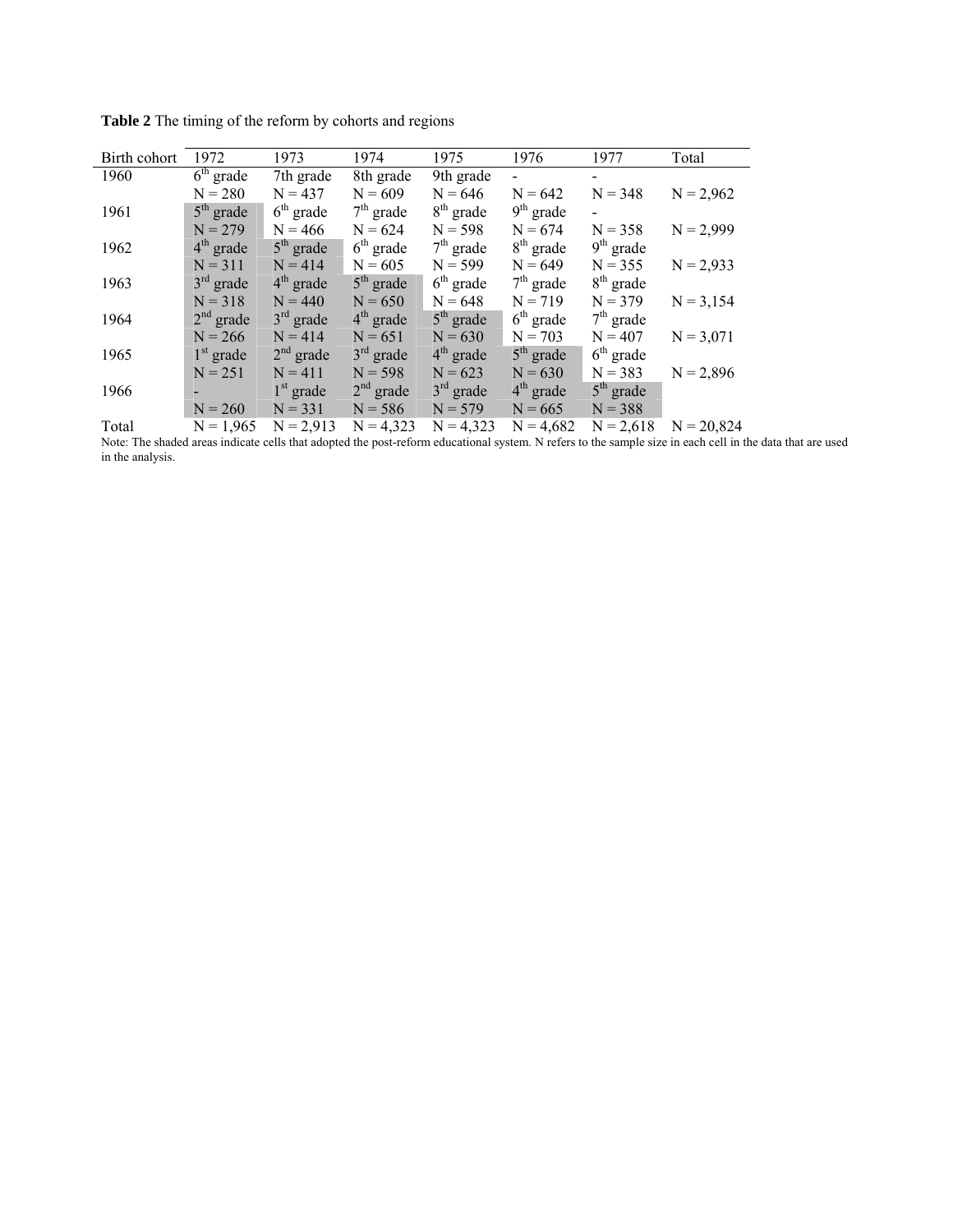| a) Birth cohorts |         |            |             |            |
|------------------|---------|------------|-------------|------------|
| Birth cohort     | Average | Pre-reform | Post-reform | Difference |
| 1960             | 0.303   | 0.303      |             |            |
|                  | (0.021) | (0.021)    |             |            |
| 1961             | 0.301   | 0.296      | 0.359       | 0.063      |
|                  | (0.021) | (0.022)    | (0.064)     | (0.069)    |
| 1962             | 0.294   | 0.295      | 0.271       | $-0.024$   |
|                  | (0.021) | (0.025)    | (0.041)     | (0.048)    |
| 1963             | 0.244   | 0.313      | 0.141       | $-0.172$   |
|                  | (0.022) | (0.030)    | (0.034)     | (0.045)    |
| 1964             | 0.267   | 0.240      | 0.261       | 0.021      |
|                  | (0.022) | (0.039)    | (0.028)     | (0.049)    |
| 1965             | 0.276   | 0.393      | 0.245       | $-0.147$   |
|                  | (0.023) | (0.070)    | (0.025)     | (0.072)    |
| 1966             | 0.262   |            | 0.262       |            |
|                  | (0.023) |            | (0.023)     |            |

**Table 3** Intergenerational income correlations across birth cohorts and reform regions

b) Reform regions

| Region | Average | Pre-reform | Post-reform | Difference |
|--------|---------|------------|-------------|------------|
| 1972   | 0.285   | 0.385      | 0.265       | $-0.119$   |
|        | (0.026) | (0.068)    | (0.028)     | (0.071)    |
| 1973   | 0.234   | 0.293      | 0.211       | $-0.082$   |
|        | (0.021) | (0.036)    | (0.027)     | (0.045)    |
| 1974   | 0.256   | 0.289      | 0.230       | $-0.058$   |
|        | (0.018) | (0.027)    | (0.025)     | (0.037)    |
| 1975   | 0.257   | 0.273      | 0.242       | $-0.031$   |
|        | (0.019) | (0.025)    | (0.031)     | (0.039)    |
| 1976   | 0.258   | 0.273      | 0.214       | $-0.060$   |
|        | (0.019) | (0.021)    | (0.038)     | (0.044)    |
| 1977   | 0.322   | 0.314      | 0.391       | 0.077      |
|        | (0.028) | (0.030)    | (0.085)     | (0.086)    |

Note: Numbers in the cells are coefficients of the father's earnings in the regressions where son's earnings are regressed on father's earnings alone. Standard errors are reported in parentheses.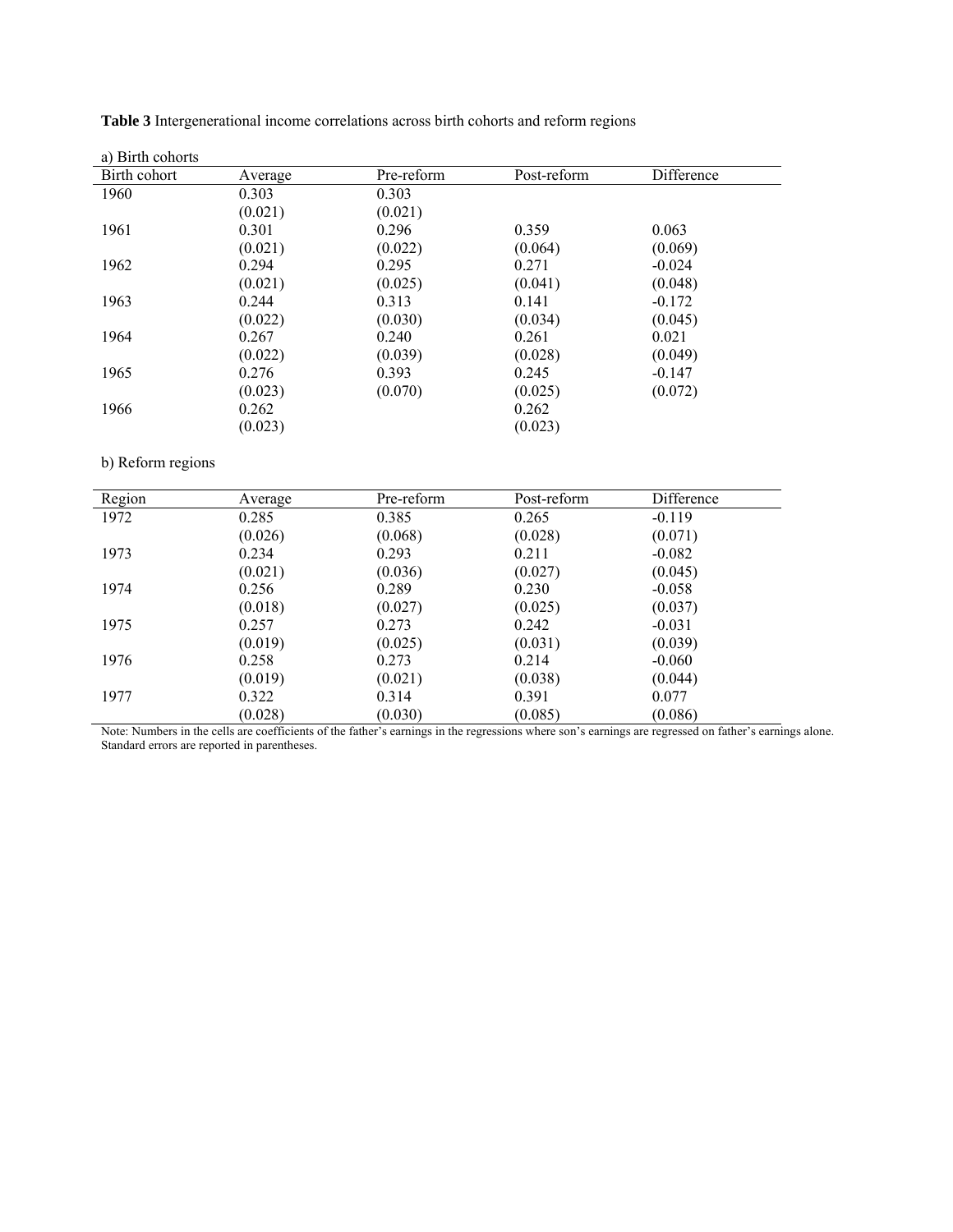| <b>Table 4</b> Regression results  |         |          |          |               |
|------------------------------------|---------|----------|----------|---------------|
|                                    | (1)     | (2)      | (3)      | (4)           |
| Father's earnings                  | 0.277   | 0.297    | 0.298    | 0.296         |
|                                    | (0.014) | (0.011)  | (0.010)  | (0.014)       |
| Reform                             |         | $-0.063$ | $-0.019$ | .             |
|                                    |         | (0.012)  | (0.021)  |               |
| Father's earnings x Reform         |         | $-0.055$ | $-0.069$ | $-0.066$      |
|                                    |         | (0.009)  | (0.022)  | (0.031)       |
| Cohort dummies                     |         |          | V        | $\mathcal{N}$ |
| Father's earnings * Cohort dummies |         |          | V        | N             |
| Region dummies                     |         |          | V        |               |
| Father's earnings * Region dummies |         |          | V        |               |
| Cohort * Region dummies            |         |          |          |               |
| Region-specific trends             |         |          |          |               |
| <b>Observations</b>                | 20824   | 20824    | 20824    | 20824         |
| R-squared                          | 0.05    | 0.05     | 0.05     | 0.06          |

Note: The dependent variable is son's log earnings in 2000. Father's earnings are measured with average log earnings during 1970-1990. Reform refers to the comprehensive school reform dummy. Standard errors, reported within parentheses, are robust to clustering at the regional level.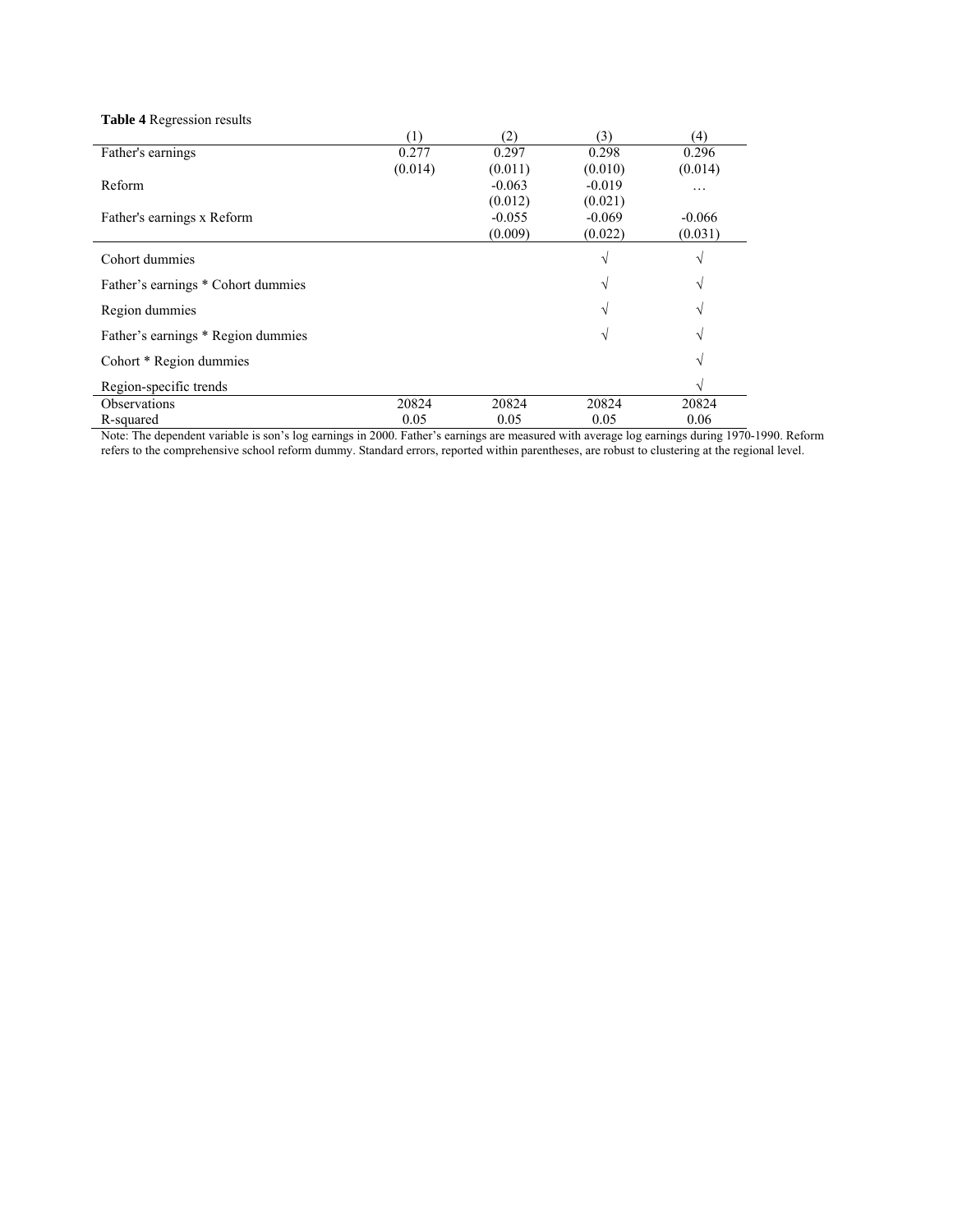|                                              | $\left(1\right)$                   | (2)                   | (3)       | (4)      | (5)        | (6)                 |
|----------------------------------------------|------------------------------------|-----------------------|-----------|----------|------------|---------------------|
|                                              | Without early                      | Without               | 1995-2000 | No top-  | No bottom- | No top- or          |
|                                              | reformers                          | Helsinki              | earnings  | coding   | coding     | bottom coding       |
| Father's earnings                            | 0.311                              | 0.302                 | 0.251     | 0.327    | 0.340      | 0.325               |
|                                              | (0.022)                            | (0.012)               | (0.009)   | (0.020)  | (0.024)    | (0.020)             |
| Father's earnings x                          | $-0.092$                           | $-0.074$              | $-0.047$  | $-0.070$ | $-0.070$   | $-0.070$            |
| Reform                                       |                                    |                       |           |          |            |                     |
|                                              | (0.039)                            | (0.022)               | (0.018)   | (0.021)  | (0.024)    | (0.022)             |
| Reform                                       | $-0.004$                           | $-0.008$              | $-0.024$  | $-0.018$ | $-0.019$   | $-0.018$            |
|                                              | (0.025)                            | (0.026)               | (0.019)   | (0.021)  | (0.021)    | (0.021)             |
| Constant                                     | 10.002                             | 10.009                | 9.903     | 0.002    | 0.005      | 0.002               |
|                                              | (0.014)                            | (0.014)               | (0.009)   | (0.018)  | (0.018)    | (0.018)             |
| <b>Observations</b>                          | 12040                              | 18206                 | 20824     | 20824    | 20824      | 20824               |
| R-squared<br>$\mathbf{1}$<br><b>AT / 771</b> | 0.05<br>$\cdots$<br>2 <sub>1</sub> | 0.05<br>0.000<br>10.1 | 0.06      | 0.05     | 0.06       | 0.05<br>1070 1000 T |

Note: The dependent variable is son's log earnings in 2000 and father's earnings are measured with average log earnings during 1970-1990. In column (1), municipalities that deviate from the regional implementation plan are dropped from the sample. These are municipalities that implement the reform earlier or later than the mode of municipalities in the province. In column (2), Helsinki region that implemented the reform in 1977 is dropped from the sample. In column (3), the dependent variable is the mean of son's 1995 and 2000 earnings. In column (4), top coding at  $99<sup>th</sup>$ percentile is removed. In column (5), bottom coding at 1<sup>st</sup> percentile is removed. In column (6), all coding is removed. All regressions control for a full set of regional and cohort dummies as well as their interactions with father's earnings. Reform refers to the comprehensive school reform dummy. Standard errors, reported within parentheses, are robust to clustering at the regional level.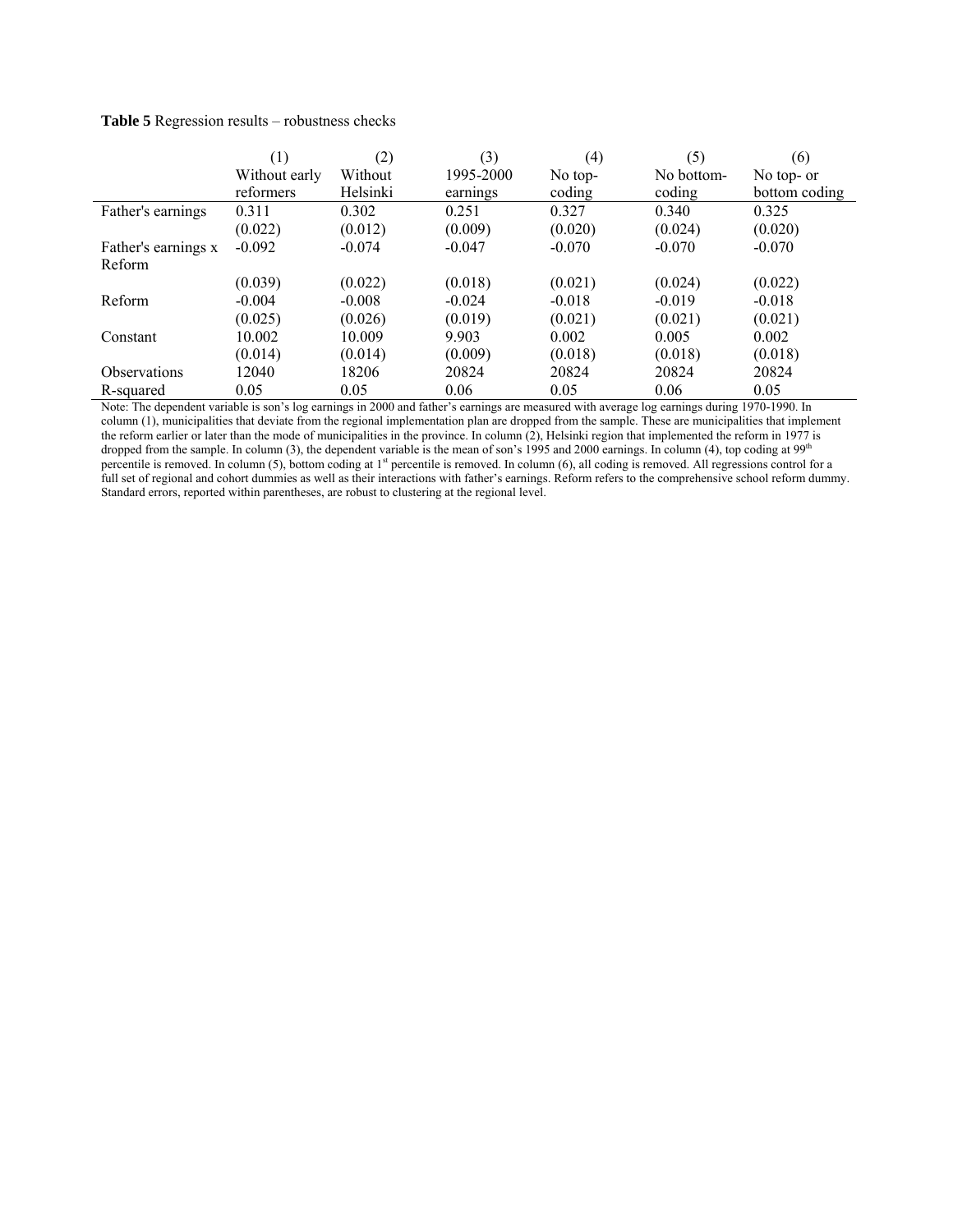**Table 6** Regression results - pairwise comparisons

a) By cohorts

|      | 1960     | 1961     | 1962     | 1963     | 1964     | 1965    |
|------|----------|----------|----------|----------|----------|---------|
| 1960 |          |          |          |          |          |         |
|      |          |          |          |          |          |         |
| 1961 | $-0.031$ |          |          |          |          |         |
|      | (0.098)  |          |          |          |          |         |
| 1962 | $-0.101$ | 0.007    |          |          |          |         |
|      | (0.069)  | (0.085)  |          |          |          |         |
| 1963 | $-0.195$ | $-0.162$ | $-0.151$ |          |          |         |
|      | (0.063)  | (0.065)  | (0.076)  |          |          |         |
| 1964 | 0.029    | 0.036    | $-0.007$ | 0.020    |          |         |
|      | (0.068)  | (0.062)  | (0.063)  | (0.080)  |          |         |
| 1965 | $-0.086$ | $-0.111$ | $-0.006$ | $-0.162$ | $-0.145$ |         |
|      | (0.101)  | (0.072)  | (0.063)  | (0.066)  | (0.085)  |         |
| 1966 | $-0.041$ | 0.002    | $-0.067$ | $-0.183$ | 0.079    | 0.002   |
|      | (0.032)  | (0.105)  | (0.074)  | (0.066)  | (0.071)  | (0.105) |

Note: Numbers are the coefficients of the interaction of the reform dummy and father's earnings in differences-in-differences regressions that are conducted pairwise by cohorts. Standard errors are reported within parentheses.

b) By regions

|      | 1972     | 1973     | 1974     | 1975    | 1976     |
|------|----------|----------|----------|---------|----------|
| 1972 |          |          |          |         |          |
| 1973 | 0.070    |          |          |         |          |
|      | (0.091)  |          |          |         |          |
| 1974 | $-0.016$ | $-0.037$ |          |         |          |
|      | (0.068)  | (0.081)  |          |         |          |
| 1975 | $-0.039$ | $-0.112$ | $-0.162$ |         |          |
|      | (0.065)  | (0.065)  | (0.075)  |         |          |
| 1976 | $-0.098$ | $-0.072$ | $-0.169$ | 0.017   |          |
|      | (0.064)  | (0.057)  | (0.058)  | (0.077) |          |
| 1977 | $-0.017$ | $-0.067$ | $-0.019$ | 0.102   | $-0.178$ |
|      | (0.087)  | (0.071)  | (0.066)  | (0.073) | (0.097)  |

Note: Numbers are the coefficients of the interaction of the reform dummy and father's earnings in differences-in-differences regressions that are conducted pairwise by regions. Standard errors are reported within parentheses.